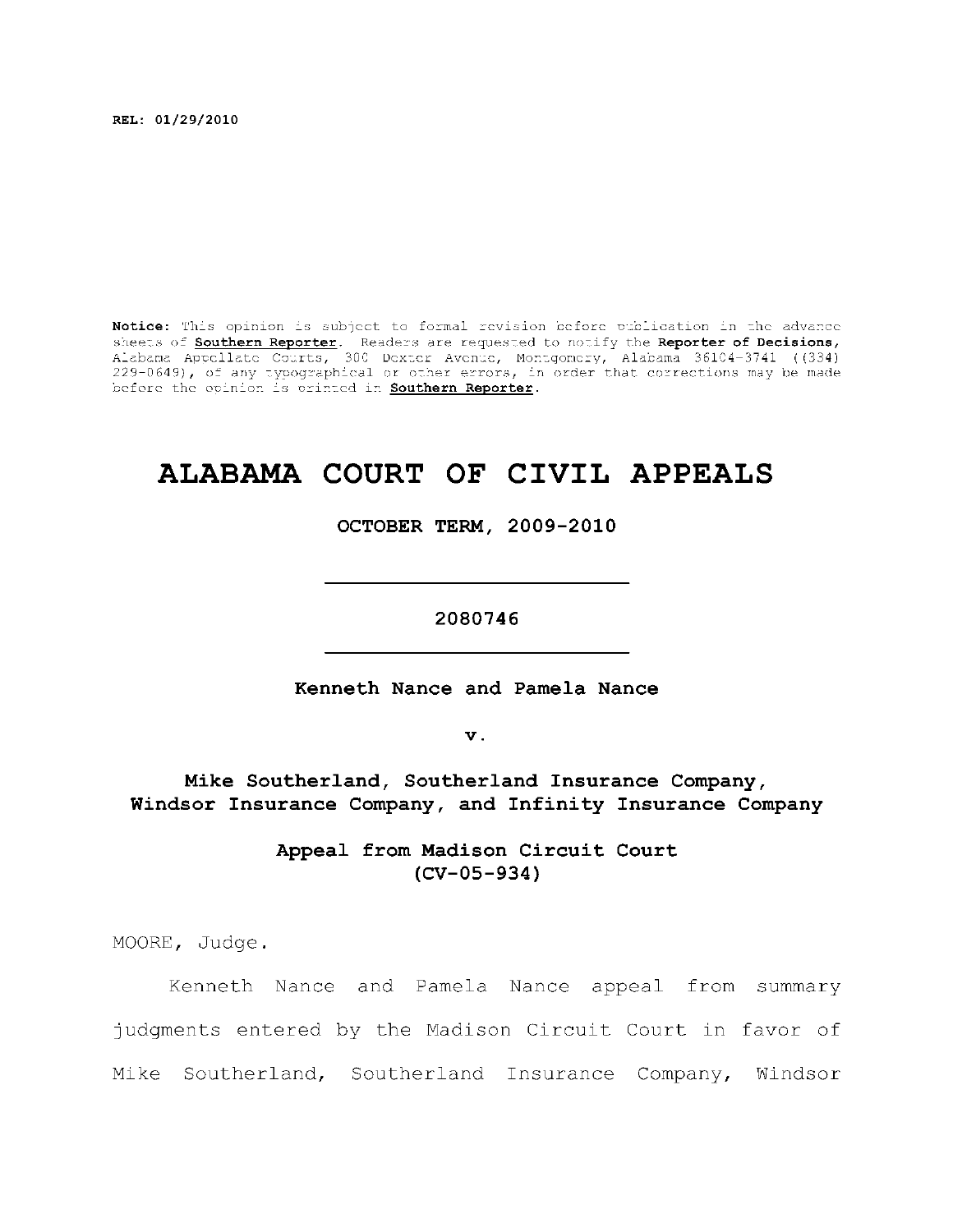Insurance Company, and Infinity Insurance Company (hereinafter sometimes referred to collectively as "the defendants").

## Facts

The relevant evidence submitted by the parties in support of or in opposition to the motions for a summary judgment shows the following. In 2003, the Nances decided to procure new automobile-insurance coverage. Kenneth testified that he and Pamela discussed the matter and agreed that Pamela would obtain the insurance through Southerland Insurance Company ("Southerland"). $<sup>1</sup>$  Kenneth testified that he and Pamela had</sup> previously discussed that they needed to make sure they obtained uninsured-motorist coverage of between \$25,000 and \$50,000 and medical-payments coverage. Kenneth stated that he had specifically instructed Pamela, before she went to Southerland's office, to get insurance in both their names.

On May 14, 2003, Pamela met with Mike Southerland and informed him that she was seeking automobile insurance on behalf of herself and Kenneth. Pamela testified that, during the meeting, she requested that Mike obtain an automobile-

<sup>&#</sup>x27;In his deposition, Mike Southerland testified that the correct legal name of the business is S.I., Inc.; however, the pleadings were never amended to reflect that designation.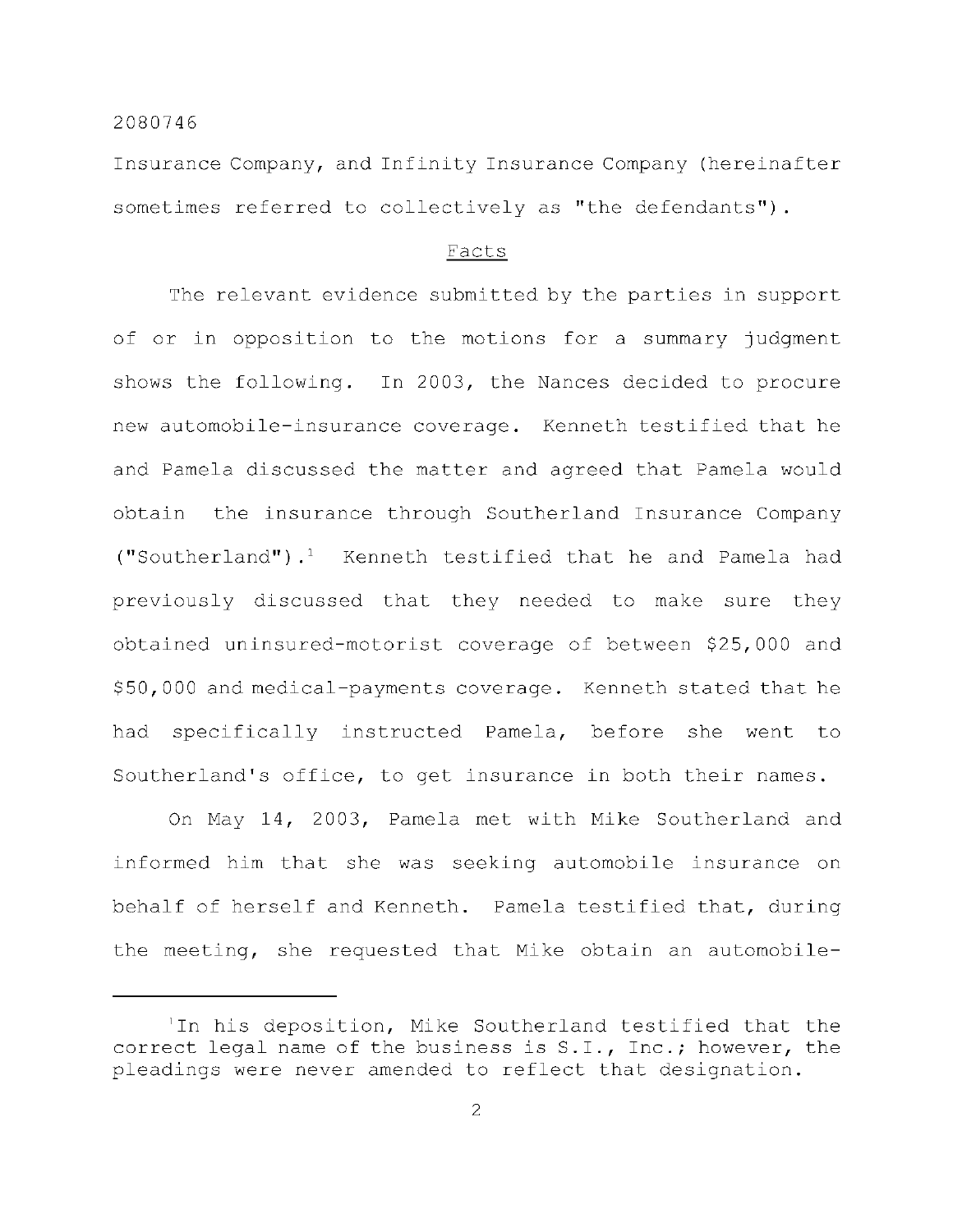insurance policy designating both herself and Kenneth as named insureds and providing "full coverage"; however, Pamela did not specifically request uninsured-motorist coverage. Pamela testified that Mike agreed to her requests and that he then proceeded to fill out an application for an automobileinsurance policy. According to Pamela, as part of the application process, she told Mike all she could remember regarding her and Kenneth's driving histories, some of which was negative. Pamela testified that she then signed some documents, but she did not remember what documents or how many documents she signed. She also testified that Mike quoted her a premium price but that she did not pay anything at that time .

Pamela testified that she left Southerland's office and returned 30 or 40 minutes later, followed by Kenneth. According to Pamela, at that time, Kenneth provided Mike information regarding Kenneth's personal identification numbers as well as the motor-vehicle identification numbers of the two automobiles to be insured. Pamela testified that both she and Kenneth reiterated to Mike that they wanted full coverage in both their names. Pamela testified that Kenneth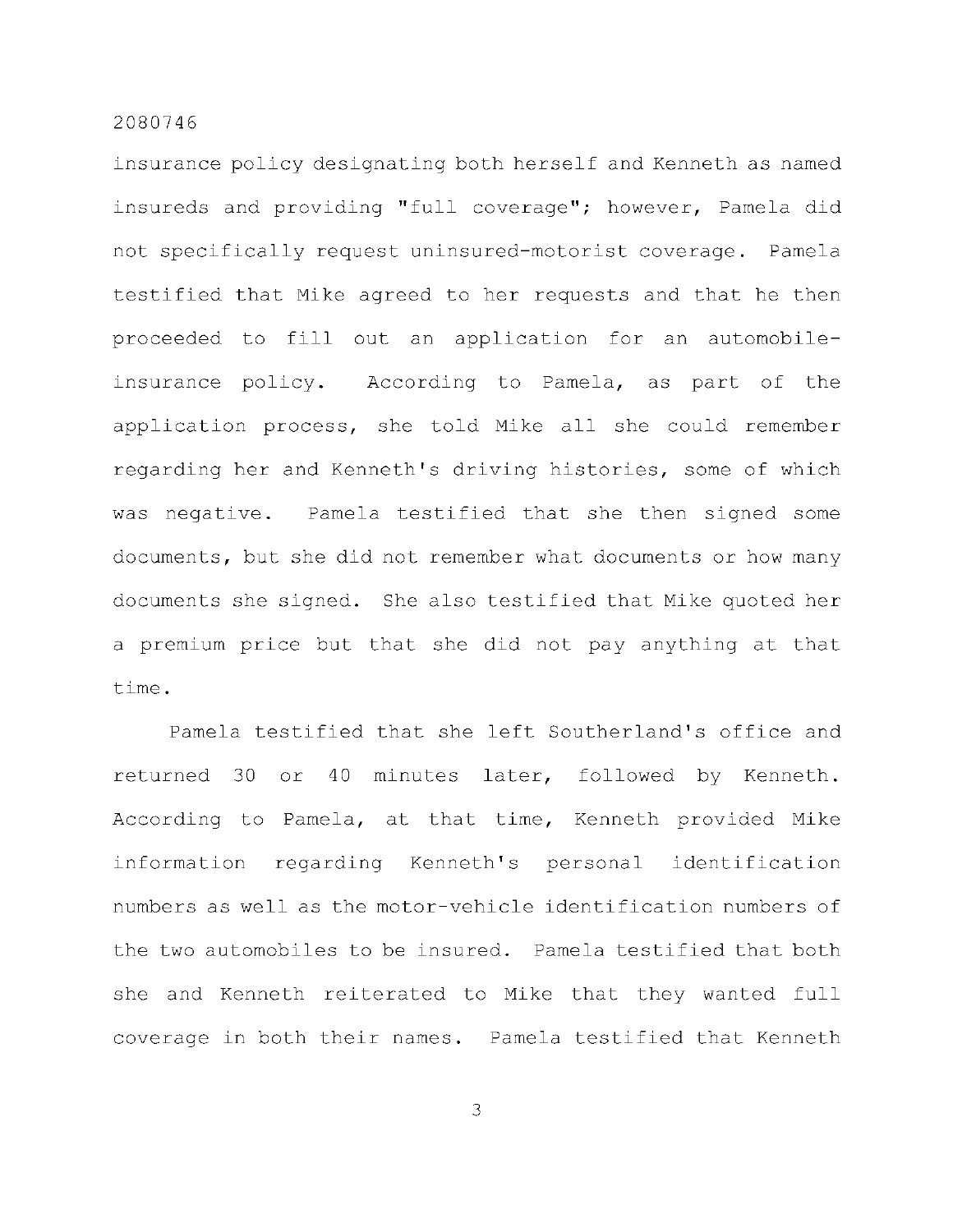had inquired of Mike whether full coverage included uninsuredmotorist and medical-payments coverage. Pamela testified that Mike had responded that those coverages would be included. Pamela testified that Mike had told them that Kenneth did not need to sign anything.

Pamela stated that the Nances tendered to Mike a check for approximately \$136, which was intended as the premium for "full coverage." Pamela did not recall Mike informing her that the premium she was paying may be subject to increase based on a review of the Nances' driving records. Kenneth testified that Pamela left to go to school immediately after they gave Mike the check. Pamela testified that Mike did not provide her any documents to take with her regarding automobile insurance. Kenneth testified that Mike provided him with temporary proof-of-insurance cards and a receipt for the premium payment. Kenneth testified that Mike then told him a policy would be mailed to the Nances. Mike testified that he had no specific recollection of his meetings with Pamela and Kenneth.

The application Mike completed sought automobileinsurance coverage from Windsor Insurance Company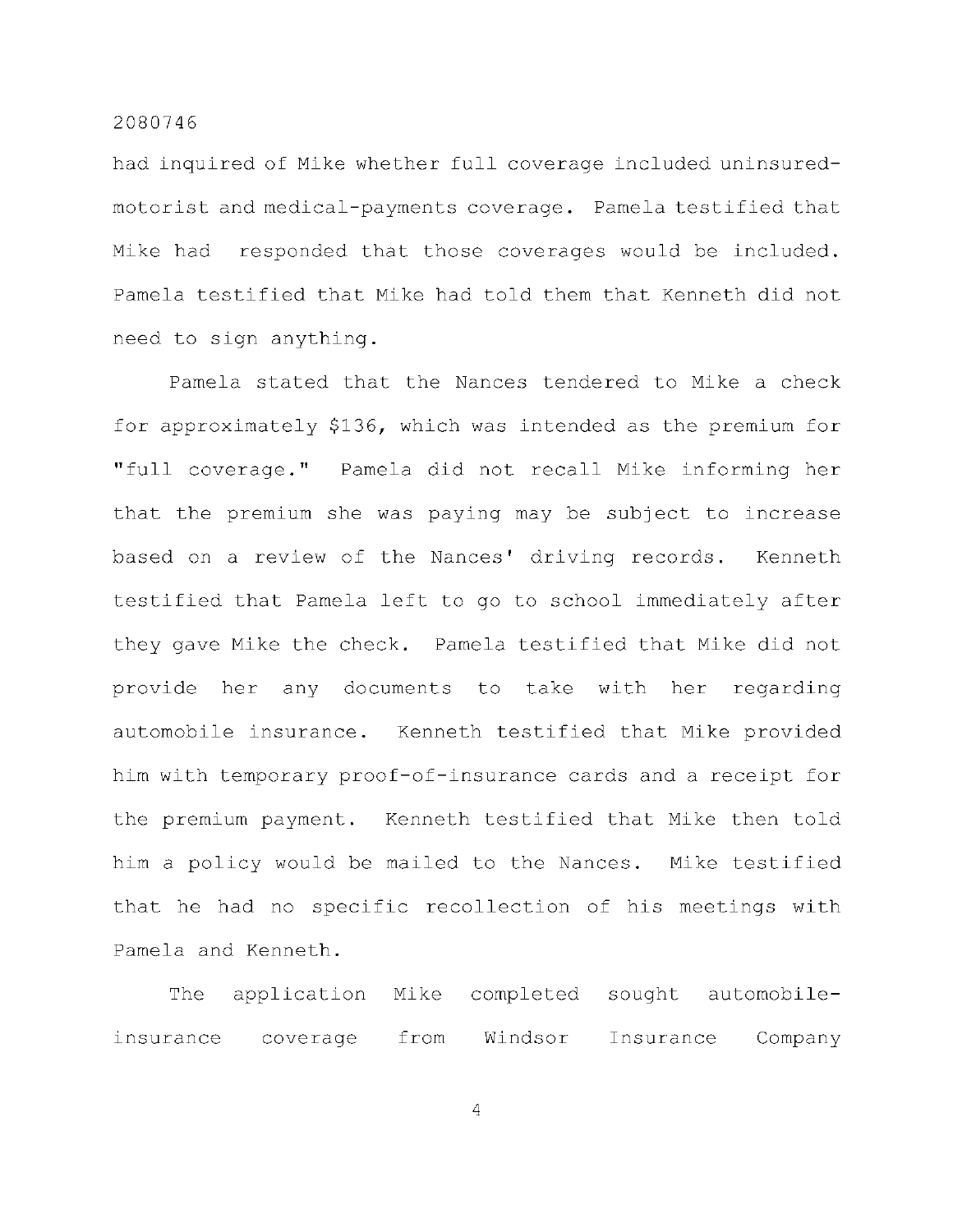("Windsor").<sup>2</sup> The application, entitled "Windsor Auto Alabama Private Passenger Automobile Application," consists of two pages. The first page identifies "Pamela Nance" as the only applicant and contains space for information on past moving violations and traffic accidents, which is blank. Under a section entitled "COVERAGE INFORMATION," the application lists "Uninsured Motorists" and "Medical Payments" and provides various options. An "X" is marked in the boxes entitled "Reject" under both categories. The application indicates that the policy would be in effect for 6 months and that the total premium would be  $$547$ , with a 25% down payment of \$136.75 payable immediately, followed by 4 equal quarterly payments of 18.75% of the total premium.

The second page consists of, among other things, a section entitled in bold print "UNINSURED MOTORISTS COVERAGE-ALL APPLICANTS MUST SIGN FORM IF UM IS REJECTED." Immediately beneath that language, the application states:

"I elect to REJECT protection against Uninsured Motorists as provided in the applicable statutes which permit me to reject insurance against loss

 $2$ Windsor Insurance Company had merged with Infinity Insurance Company, but the policy in this case was issued under the name of Windsor Insurance Company.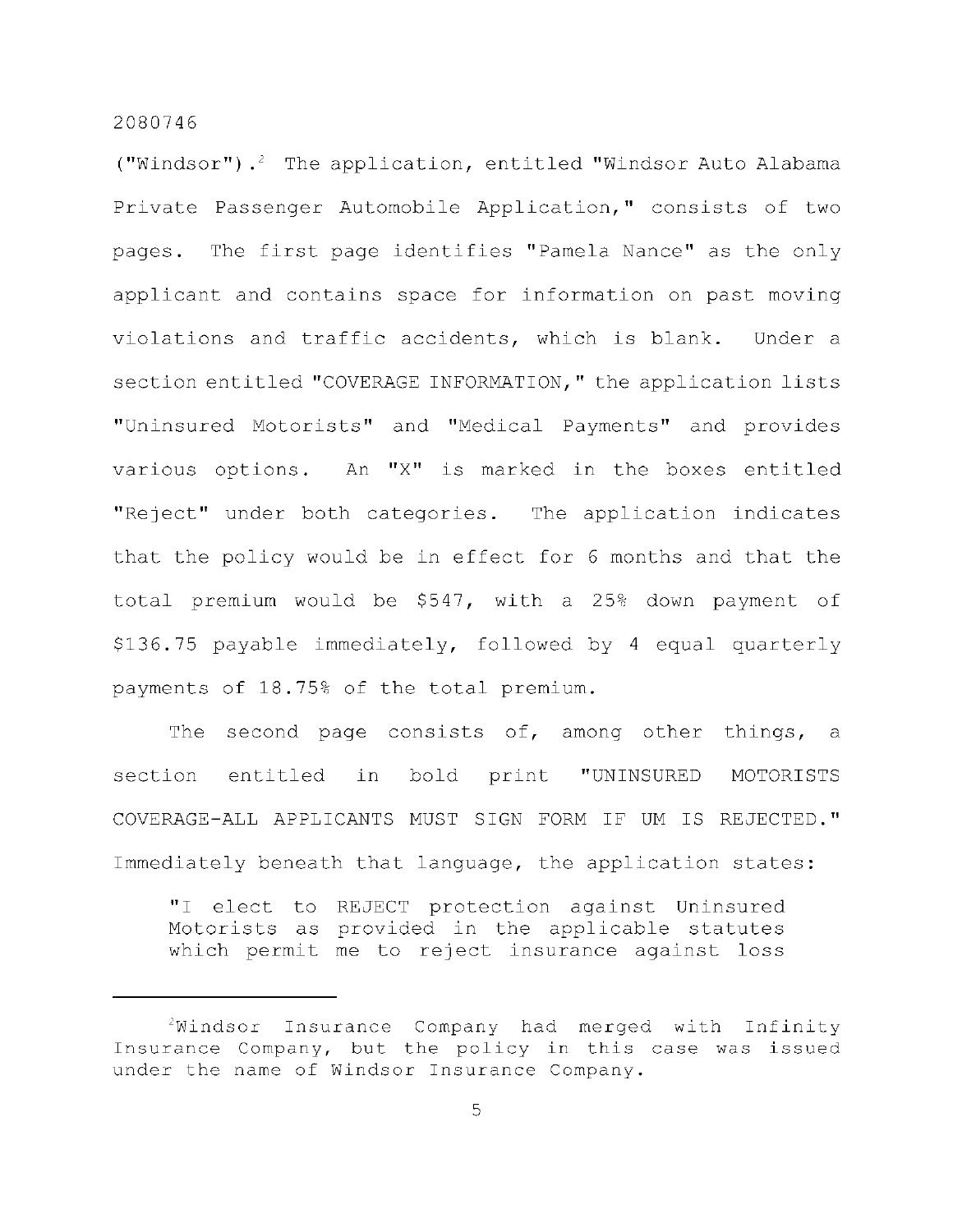caused by uninsured motorists. The undersigned (and each of them) do(es) hereby reject such Insurance coverage, and it is hereby understood and agreed: that such coverage will not be afforded any person by this policy; that this rejection of Uninsured Motorists Coverage applies with respect to all vehicles now insured under the policy as well as any vehicle which may be covered by the policy in the future regardless of whether or not it is owned by the insured on the date of execution of this rejection instrument.

"MUST BE SIGNED. Applicant(s) signature(s):"

Pamela signed and dated that section.

The second page of the application further provided, in

pertinent part:

"I understand [Windsor] will investigate my application for insurance. I authorize [Windsor]: ... to request driving records or motor vehicle reports ('MVR') for every driver listed herein.... I understand the purpose will be to collect information to rate and underwrite my policy.  $\ldots$  If data in a  $\ldots$  MVR warrants a premium increase, I agree to pay any additional premium.

"All available coverages were explained to me. I knowingly made the selections indicated herein. Any portion of the application filled out by an agent or broker is expressly acknowledged to have been done at my request. I understand that I am entitled to receive a copy of this application at the time of application. ..."

Pamela signed and dated the application just below that language .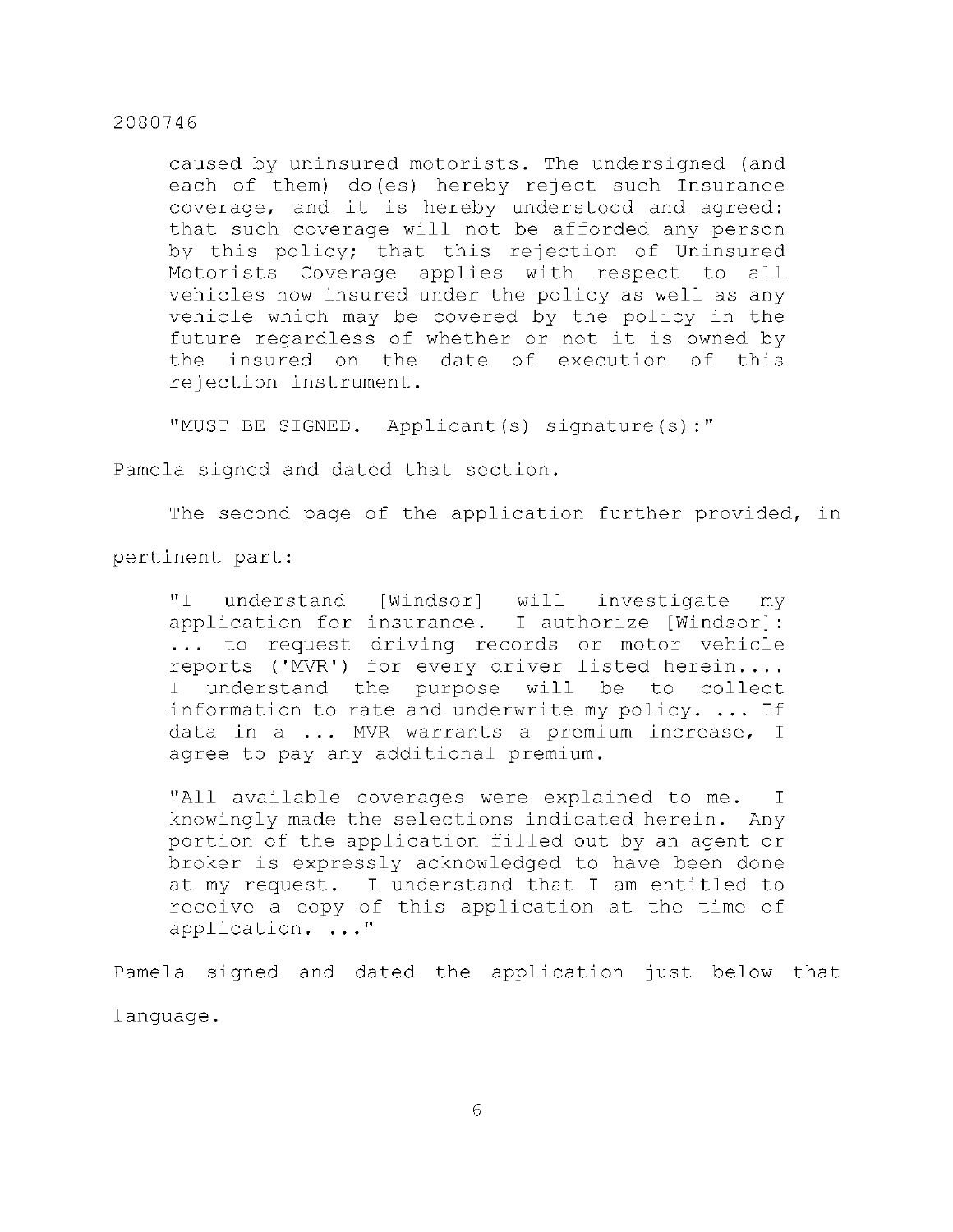In his deposition, Kenneth denied ever seeing the application. In her deposition, Pamela testified that she did not recall seeing the application, but she indicated that she must have seen it because she had signed it. Pamela, a school teacher, stated that she was "pretty much" an educated person capable of reading and understanding the English language. After reviewing the first page of the application, Pamela testified that, without further explanation, she could not have understood that she was rejecting uninsured-motorist and medical-payments coverage. Upon reviewing the second page of the application, Pamela testified that she understood that the application indicated she was rejecting uninsured-motorist coverage. However, Pamela testified that she did not read the language rejecting uninsured-motorist coverage before signing the application. Pamela testified that she had assumed and had trusted that she was getting the coverage she requested so she had signed the application without reading it. Pamela denied that anyone had prevented her from reading the application .

On May 14, 2003, based on the information contained in the application, Windsor generated an automobile-insurance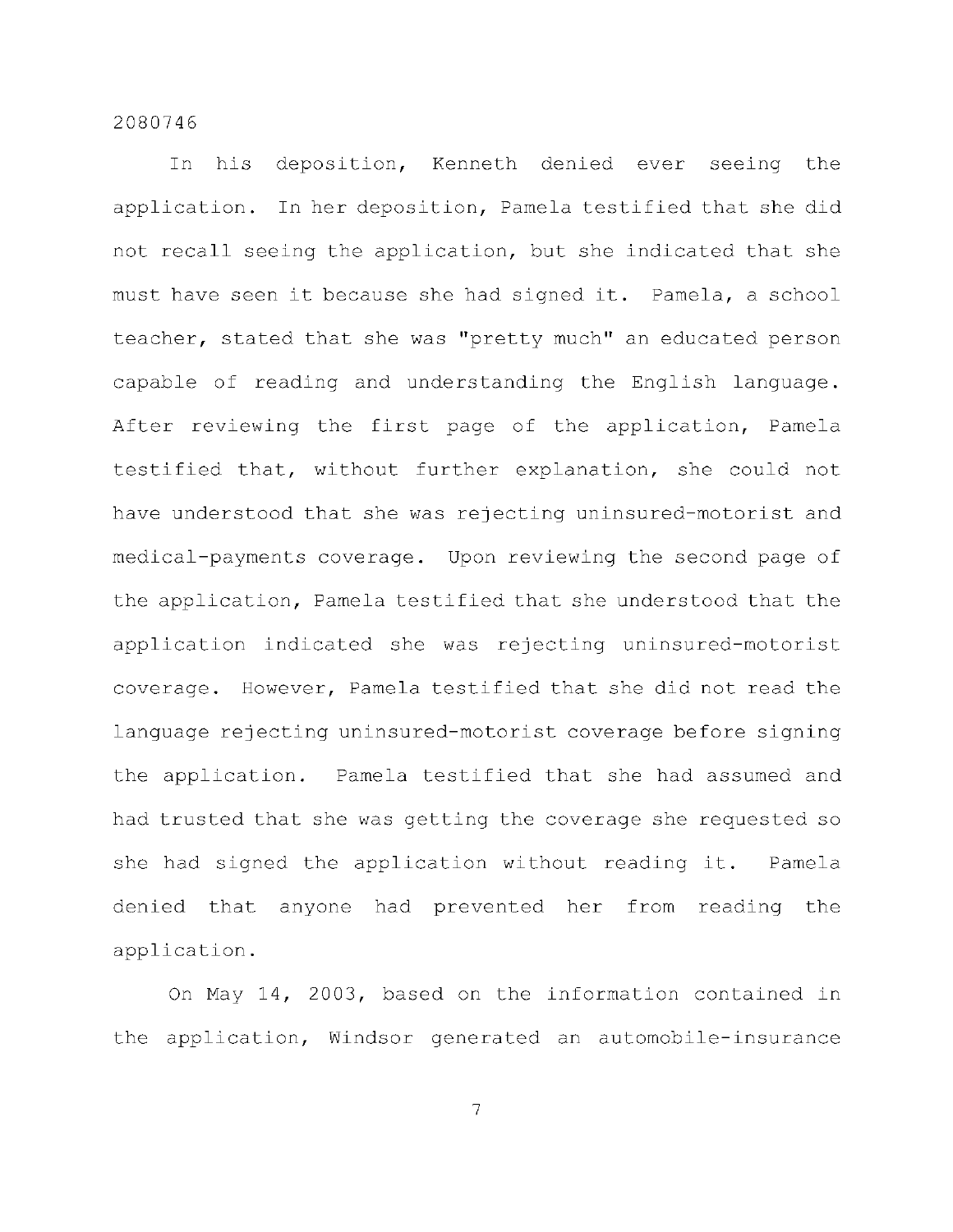policy for the Nances ("the policy"). The declarations page for that policy listed "Pamala Nance" as the "named insured." The declarations page did not list any coverage for uninsuredmotorist insurance or medical-payments insurance. Vanessa Bray, a Windsor employee, testified that the policy, including the declarations page, should have been mailed to the Nances so they could verify that they had obtained the coverage they requested. Mike testified that, if the Nances had reviewed the policy, they could have contacted him if they perceived any problems. The Nances testified that they never received a copy of the policy.

As part of the process of generating the policy, Windsor conducted a driving-record check on the Nances, which revealed some negative information that had not been disclosed in the application. Based on that new information, Windsor increased the premium for the policy by \$205, which rendered the \$136.75 down payment made by the Nances insufficient. Windsor drafted an "Important Notice to the Insured" and a "Special Notice" advising Pamela of the increase in the premium and the information upon which that increase had been based. Bray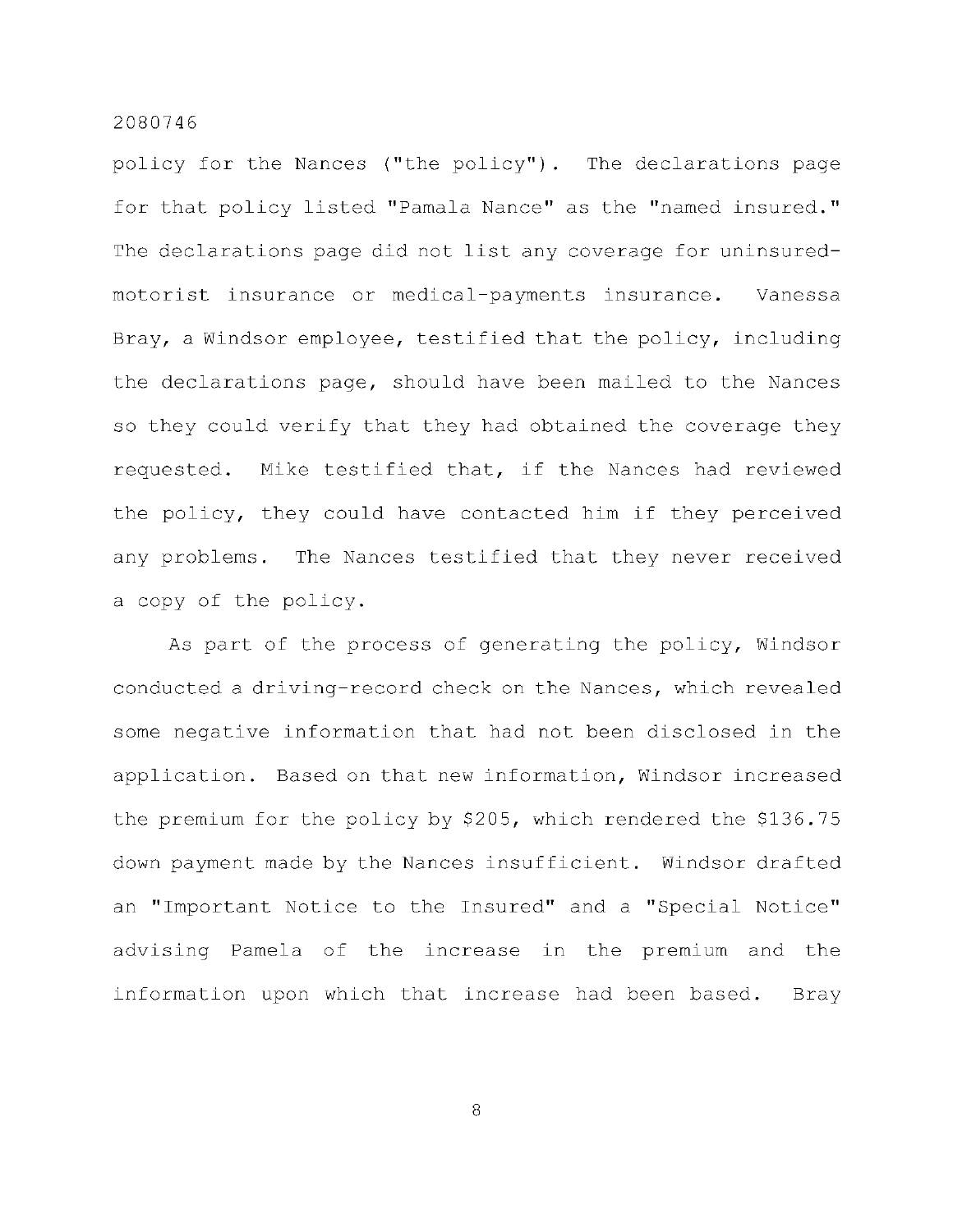testified that those notices should have been sent to Pamela as part of the policy.

On May 16, 2003, Windsor drafted a document entitled "Notice of Cancellation of Family Auto Policy" ("the notice of cancellation"). That document, which was directed to Pamela at the address stated in the application, with a copy to Southerland as Pamela's agent, stated, in pertinent part:

"YOU ARE HEREBY NOTIFIED IN ACCORDANCE WITH THE TERMS AND CONDITIONS OF THE ABOVE MENTIONED POLICY THAT YOUR INSURANCE WILL CEASE WITHOUT FURTHER NOTICE AT AND FROM THE HOUR AND DATE MENTIONED ABOVE (12:01 AM 5/28/03) DUE TO NONPAYMENT OF PREMIUM.

"REASON FOR CANCELLATION - NOT ENOUGH DOWNPAYMENT RECEIVED FOR POLICY PREMIUM: DEFICIENT BY  $$51.25$ \$51.25

"TO PREVENT THE CANCELLATION OF YOUR POLICY, YOUR PAYMENT MUST BE POSTMARKED ON OR BEFORE 05/27/03. YOUR POLICY WILL NOT BE REINSTATED IF YOUR PAYMENT<br>OF THE FULL AMOUNT SHOWN AS PAST DUE ON THIS NOTICE IS NOT POSTMARKED BY 05/27/03. YOUR POLICY WILL NOT BE REINSTATED I F YOUR PAYMENT

OF THE FULL AMOUNT SHOWN AS PASSAGE AND A PASSAGE AND A PASSAGE.

"AMOUNT PAST DUE - \$51.25 WHICH WAS DUE ON  $05/14/03$ "  $\bigcup \bigcup \{1,4\} \bigcup \bigcup$ 

05/14/03" (Capitalizatio n i n original. )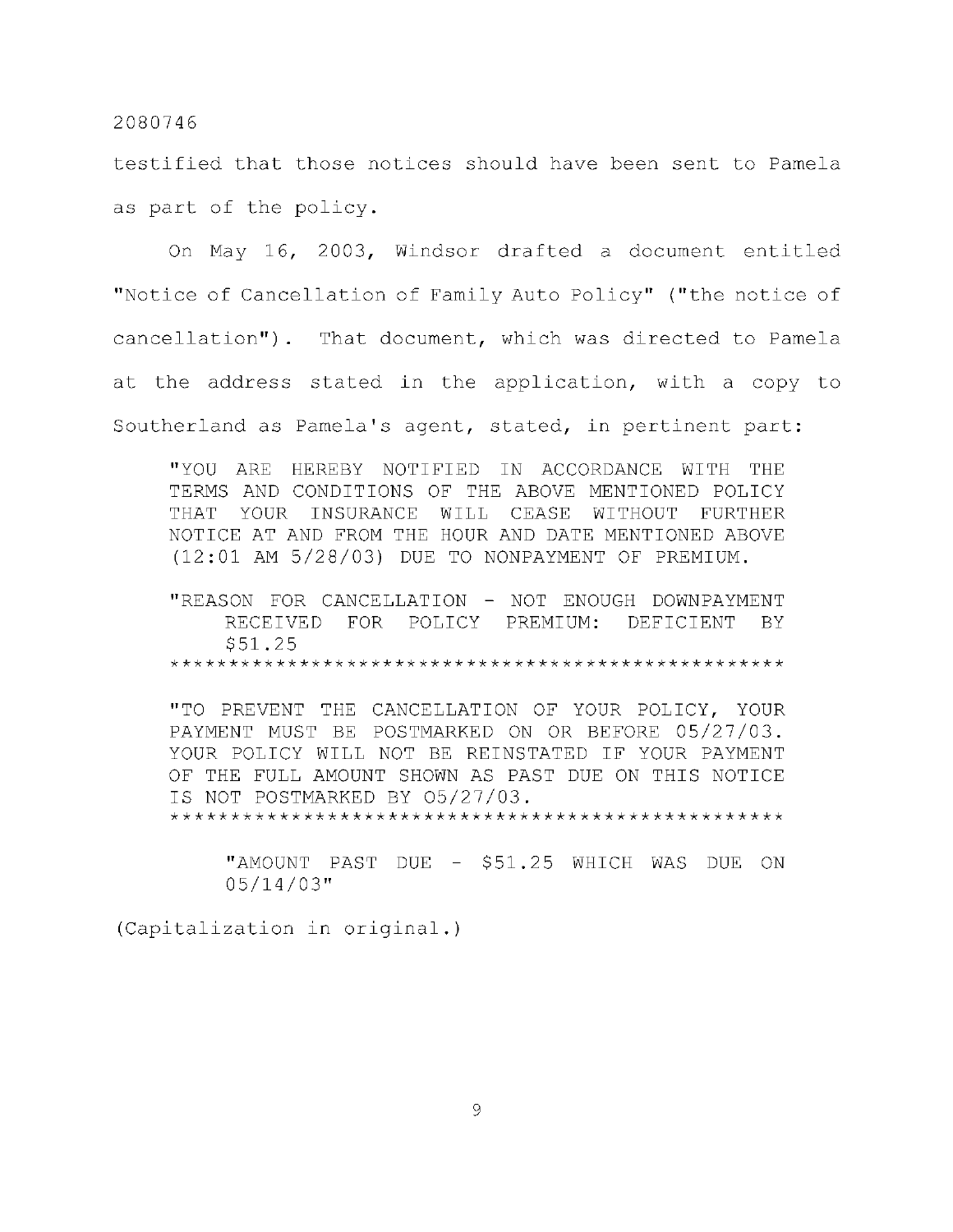Windsor placed into evidence two internal certificates of mailing, a federal certificate of mailing,<sup>3</sup> and the affidavit of Kendra Slagle, a "litigation specialist," all of which were intended to prove that Windsor had mailed the notice of cancellation to Pamela on May 17, 2003. Bray testified that a copy of the notice of cancellation also should have been mailed to Southerland. Mike testified on behalf of Southerland that he did not receive a copy of the notice of cancellation but that he did receive another notice from Windsor, presumably the "Important Notice to the Insured," indicating that the Nances owed an additional premium. Mike stated that he placed that notice in his file and that he did not take any steps to ensure that the Nances were aware of the premium deficiency or of the impending cancellation of their automobile-insurance policy. The Nances deny that they ever

 $3A$  federal certificate of mailing is "a service offered by the United States Postal Service. Upon payment of an additional fee, domestic customers can get a certificate evidencing the mailing of a specific piece of mail on a specific day." Sisson v. State Farm Fire & Cas. Co., 824 So. 2d 708, 709 n.1 (Ala. 2001). A federal certificate of mailing "serves as proof that the United States Postal Service received and sent a particular piece of mail." Echavarria v. National Grange Mut. Ins. Co., 275 Conn. 408, 415, 880 A.2d 882, 886 (2005).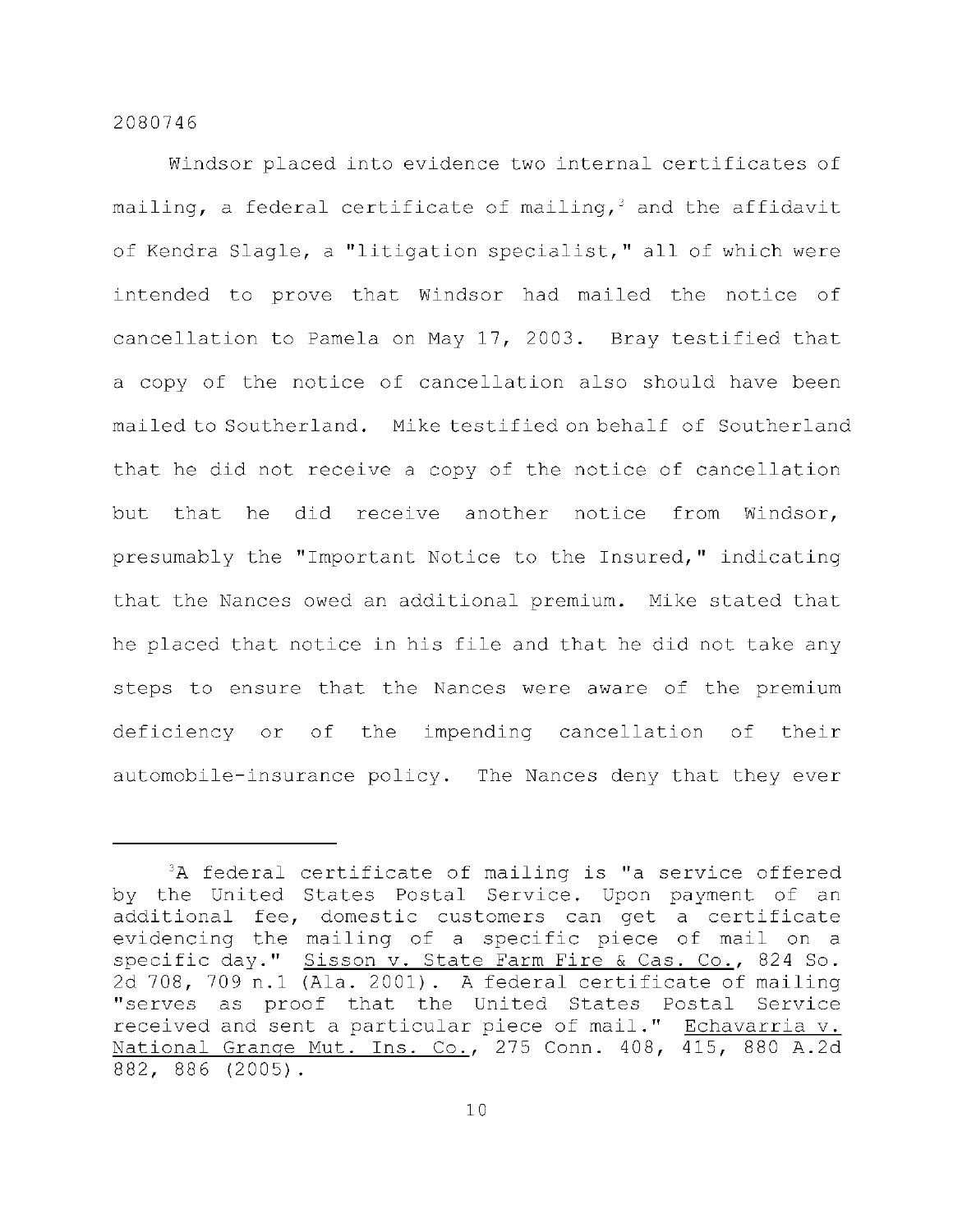received the notice of cancellation from Windsor or any other notice of the premium deficiency. The Nances did not pay the additional premium, and Windsor canceled the policy as of May 28, 2003, without providing further notice to Southerland or the Nances.

On June 21, 2003, Kenneth received injuries in a two-car accident, allegedly due to the negligence of Christopher Cummings, the operator of the other automobile. Several days after the accident, Kenneth telephoned Mike to make a claim under the Windsor policy, only to be informed that the Nances had no insurance coverage. Kenneth testified that Mike never explained why the Nances did not have coverage, but Mike testified that he vaguely recalled telling Kenneth that the policy had been canceled due to nonpayment of the additional premium. The Nances stated in their affidavits that they had settled their claim against Cummings for \$25,000, the limits of his automobile-liability coverage; however, the Nances maintained that their damages exceeded \$25,000 and that those excess damages would have been covered under the medicalpayments and uninsured-motorist coverages they had requested.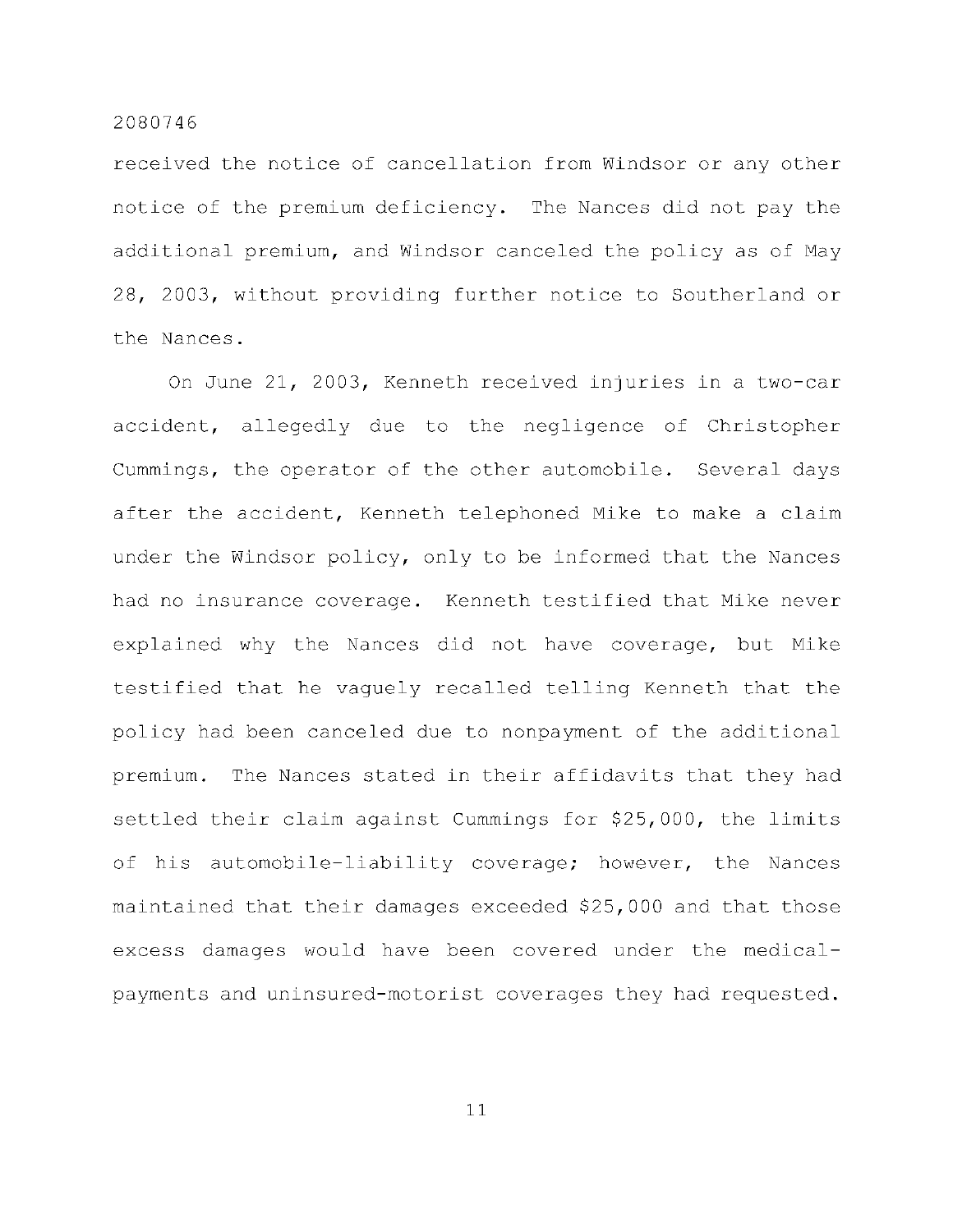The Nances filed an eight-count complaint against the defendants that, as amended, basically alleged that the defendants had negligently, wantonly, and fraudulently failed to procure and provide for them the insurance they had requested and that the defendants had negligently, wantonly, and fraudulently failed to inform them of the premium deficiency and of the status of their automobile-insurance coverage. The Nances alleged that Windsor and/or Infinity Insurance company ("Infinity"), which had merged with Windsor (see supra note 2), had breached the insurance contract, had failed to pay the Nances uninsured-motorist benefits, and had committed bad faith. The Nances also claimed that Windsor and/or Infinity and Southerland had negligently or wantonly hired, trained, or supervised their agents and employees as to how to advise insureds and provide coverage and that Windsor and/or Infinity was vicariously liable for the actions of those persons causing the Nances' damages. Pamela additionally claimed loss of consortium.

On January 4, 2007, Windsor and Infinity moved for a summary judgment on all counts asserted in the amended complaint. On January 9, 2007, Mike and Southerland moved for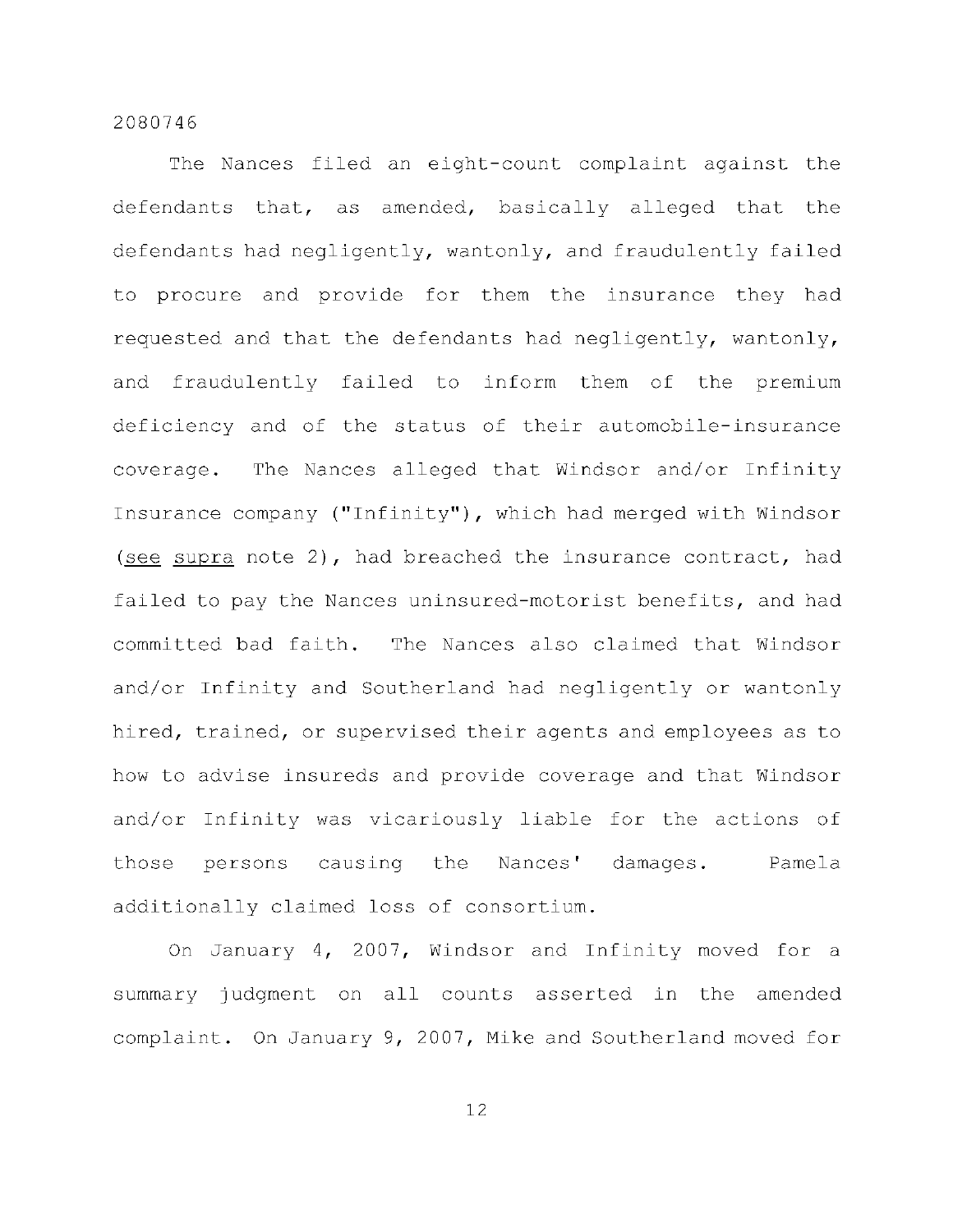a summary judgment on all counts asserted in the amended complaint. On February 27, 2007, the Nances filed a response opposing the summary-judgment motions. To their response, the Nances attached their affidavits, in which they stated, among other things, that, had they received the declarations page of the policy, they would have taken steps to assure that they obtained medical-payments and uninsured-motorist coverage and that, had they received notice of the premium deficiency and the notice of cancellation, they would have cured the deficiency in order to keep the policy in force.

On February 28, 2007, the Nances filed a motion to strike the defendants' evidence purporting to prove that Windsor mailed the notice of cancellation. In their response to the summary-judgment motions, the Nances argued that, without that evidence, the defendants had not proven an effective cancellation of the policy. On March 1, 2007, Mike and Southerland filed a brief in opposition to the Nances' motion to strike, which Windsor and Infinity later joined.

On March 12, 2007, without expressly ruling on the Nances' motion to strike, and without specifying its reasons, the trial court entered an order granting the summary-judgment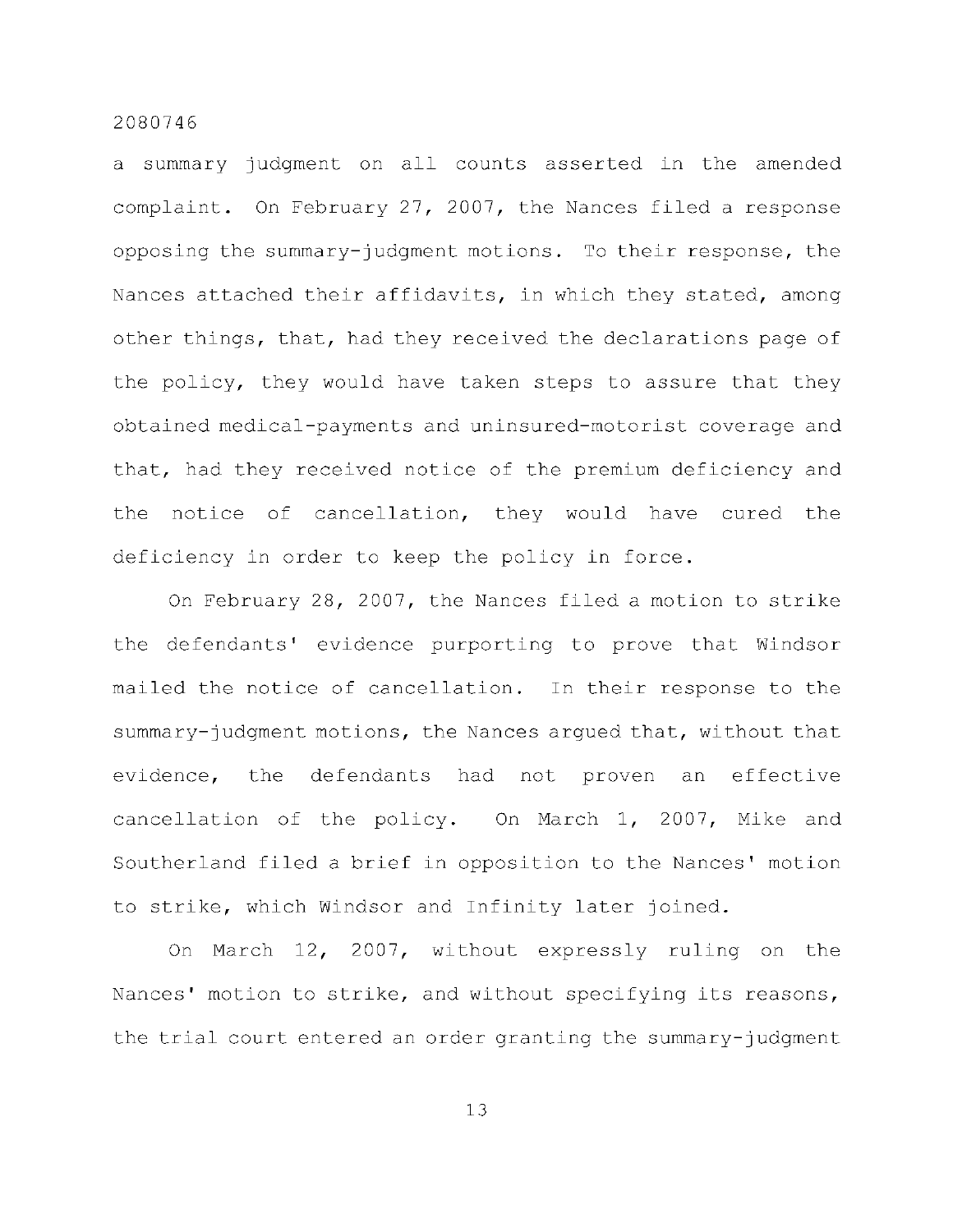motions on all counts asserted in the Nances' amended complaint except the negligence claim against Mike and Southerland. On June 30, 2008, Mike and Southerland renewed their motion for a summary judgment on the remaining negligence count, submitting, among other evidence, portions of the deposition of the Nances' expert witness, Lynn Hare Phillips. $4$  On September 23, 2008, the Nances responded to the renewed summary-judgment motion and filed a motion to strike the portions of the deposition of Phillips upon which Mike and Southerland relied. On December 23, 2008, the trial court entered a summary judgment as to the remaining negligence count against Mike and Southerland, again without specifying its reasons and without expressly ruling on the Nances' motion to strike. The Nances timely appealed to the Alabama Supreme Court; that court transferred the appeal to this court on May 20, 2009, pursuant to Ala. Code 1975, \$ 12-2-7(6).

<sup>&</sup>lt;sup>4</sup>The Nances tendered Phillips, an attorney, as an expert regarding the standard of care required of an insurance agent and the breaches of that standard of care by Mike and Southerland .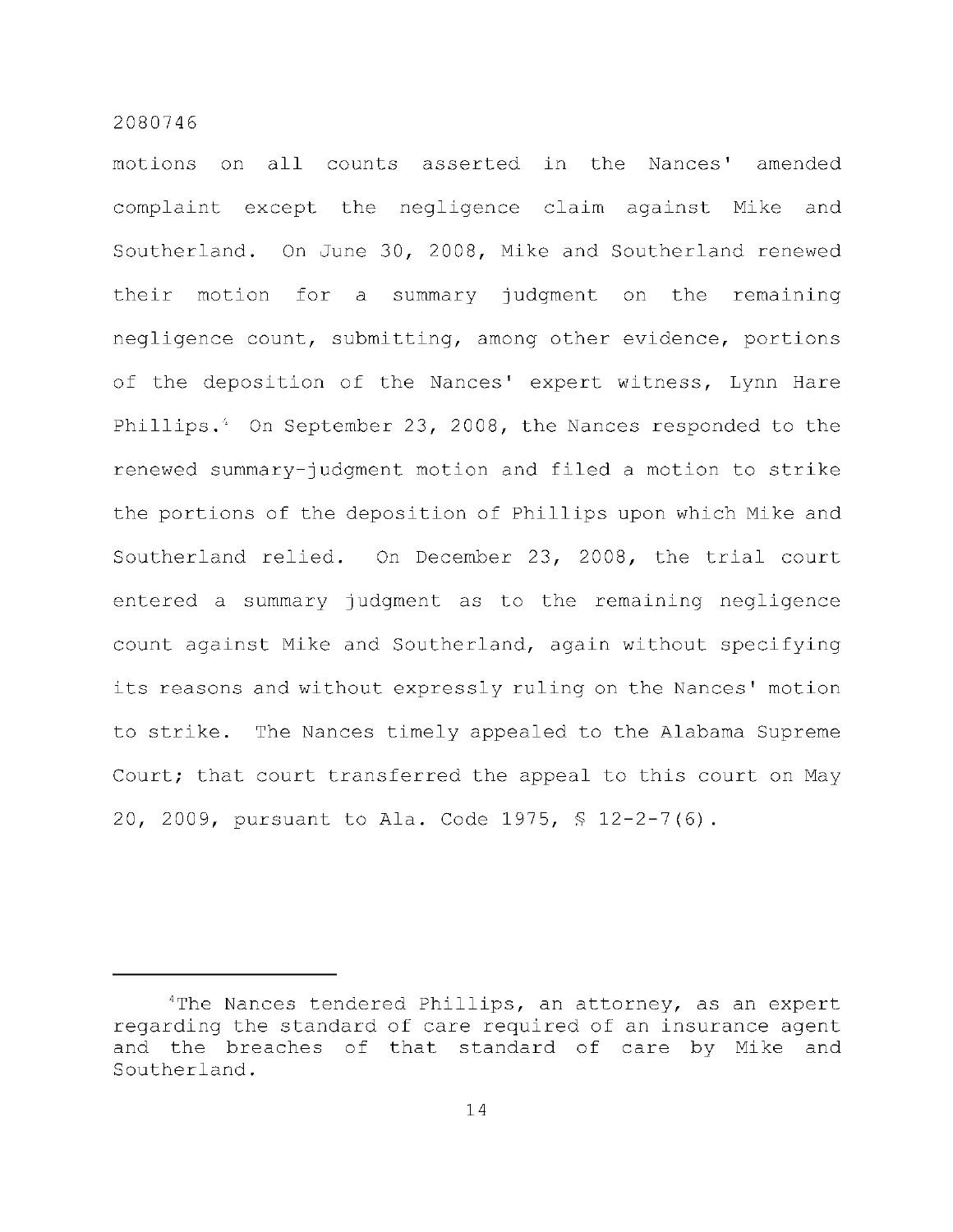#### Issue s

On appeal, the Nances primarily arque that the trial court erred in entering summary judgments for the defendants on their negligence, wantonness, fraud, breach-of-contract, uninsured-motorist, and respondeat superior claims.<sup>5</sup> The Nances also arque that the trial court erred in denying their motions to strike. We need not decide the second issue, because, without considering the evidence the Nances moved to strike, we hold that the trial court properly entered the summary judgments for the defendants.

# Standard of Review

"The standard of review applicable to a summary judgment is the same as the standard for granting the motion." McClendon v. Mountain Top Indoor Flea Market, Inc., 601 So. 2d 957, 958 (Ala. 1992).

"A summary judgment is proper when there is no genuine issue of material fact and the moving party is entitled to a judgment as a matter of law. Rule  $56(c)$  (3), Ala. R. Civ. P. The burden is on the moving party to make a prima facie showing that

<sup>&</sup>lt;sup>5</sup>The Nances make no argument that the trial court erred in entering summary judgments as to their bad-faith, loss-ofconsortium, and negligent and wanton hiring, training, and supervision claims. Therefore, we will not discuss those claims further.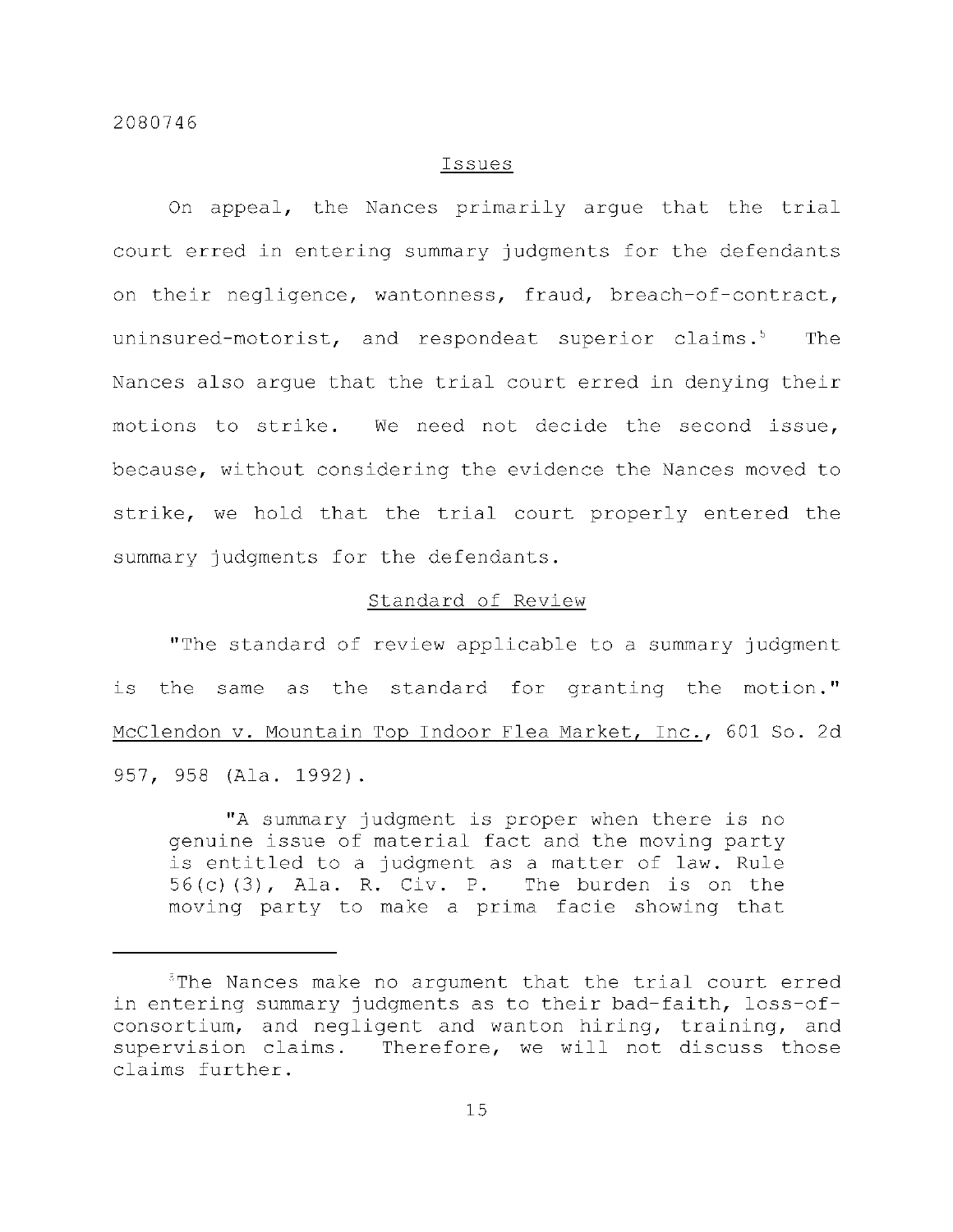there is no genuine issue of material fact and that it is entitled to a judgment as a matter of law. In determining whether the movant has carried that burden, the court is to view the evidence in a light most favorable to the nonmoving party and to draw all reasonable inferences in favor of that party. To defeat a properly supported summary judgment motion, the nonmoving party must present 'substantial evidence' creating a genuine issue of material fact -- 'evidence of such weight and quality that fair-minded persons in the exercise of impartial judgment can reasonably infer the existence of the fact sought to be proved.' Ala. Code  $1975$ ,  $12-21-12$ ; West v. Founders Life Assurance Co. of Florida, 547 So. 2d 870, 871 (Ala. 1989)."

Capital Alliance Ins. Co. v. Thorough-Clean, Inc., 639 So. 2d 1349, 1350 (Ala. 1994). Questions of law are reviewed de novo. Alabama Republican Party v. McGinley, 893 So. 2d 337, 342 (Ala. 2004).

## Analysi s

# The Rejection-of-Insurance Issue

The defendants arque that they are entitled to a summary judgment because, they say, Pamela indisputably rejected medical-payments and uninsured-motorist coverage. The defendants presented evidence indicating that Pamela signed the application rejecting medical-payments coverage on the first page and rejecting uninsured-motorist coverage on both pages. Pamela admitted that she signed the application, which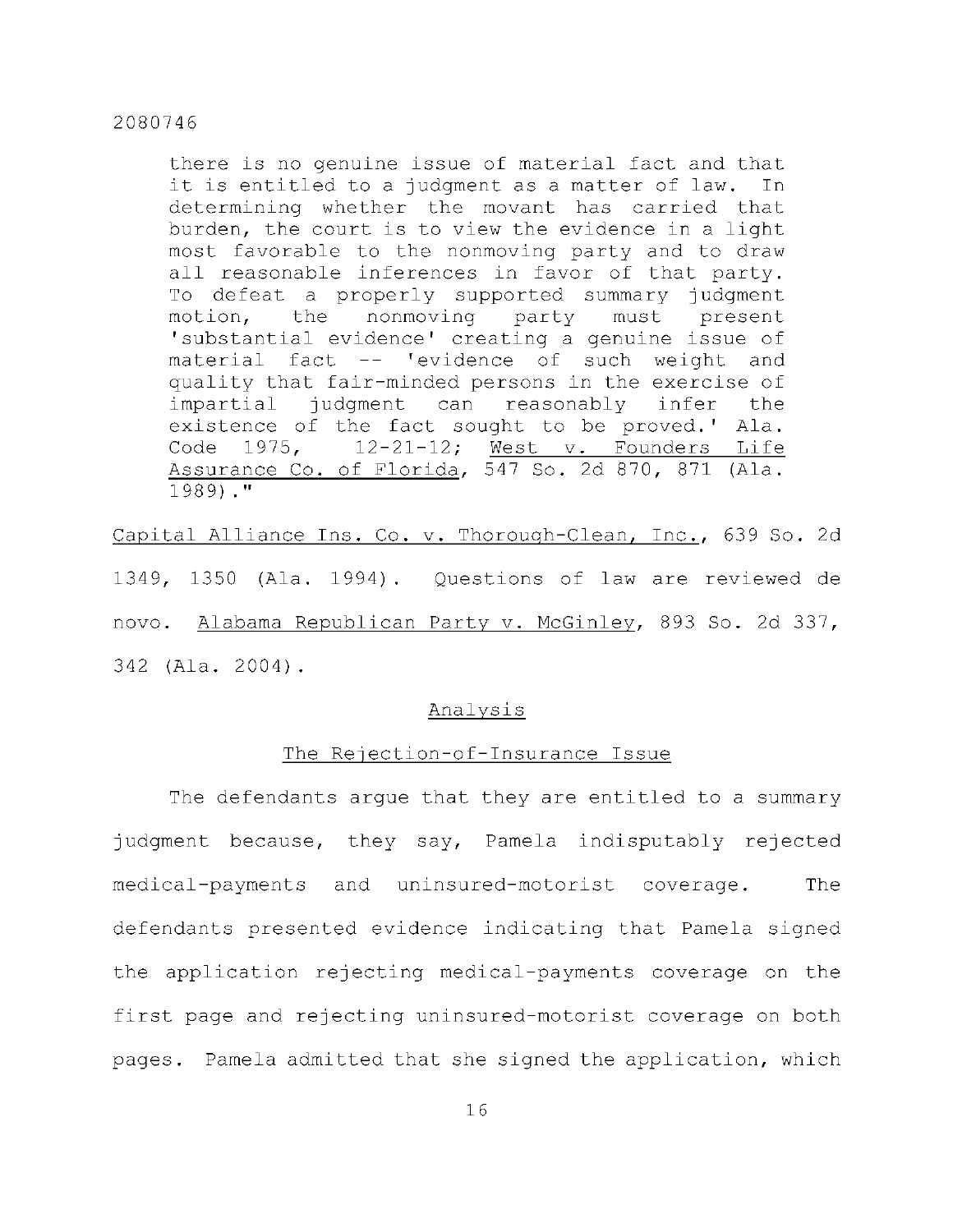unambiguously rejects both coverages, but she stated that she did not read the application before signing it. However, a party capable of reading and understanding English given the opportunity to review an insurance application cannot avoid the legal consequences of signing that document, indicating his or her assent to its terms, on the basis that he or she did not read it. See Kanellis v. Pacific Indem. Co., 917 So. 2d 149, 155 (Ala. Civ. App. 2005); Syx v. Midfield Volkswagen, Inc., 518 So. 2d 94 (Ala. 1987). See also Harold Weston, Annotation, Insured's Duty to Read Insurance Policy as Affirmative Defense in Claims Against Insurance Agents and Brokers, 8 A.L.R.6th 549,  $$27$  (2005). Hence, Pamela is bound by her assent to the terms of the application, including her rejection of medical-payments and uninsured-motorist coverage.

The Nances submit that Pamela should not be bound because, they say, Mike negligently or wantonly breached a duty to adequately explain uninsured-motorist and medicalpayments coverage to Pamela so that she could make an informed decision before rejecting those coverages. The Nances' sole "argument" on this point consists of one sentence in their statement of facts in which they recite that Phillips, their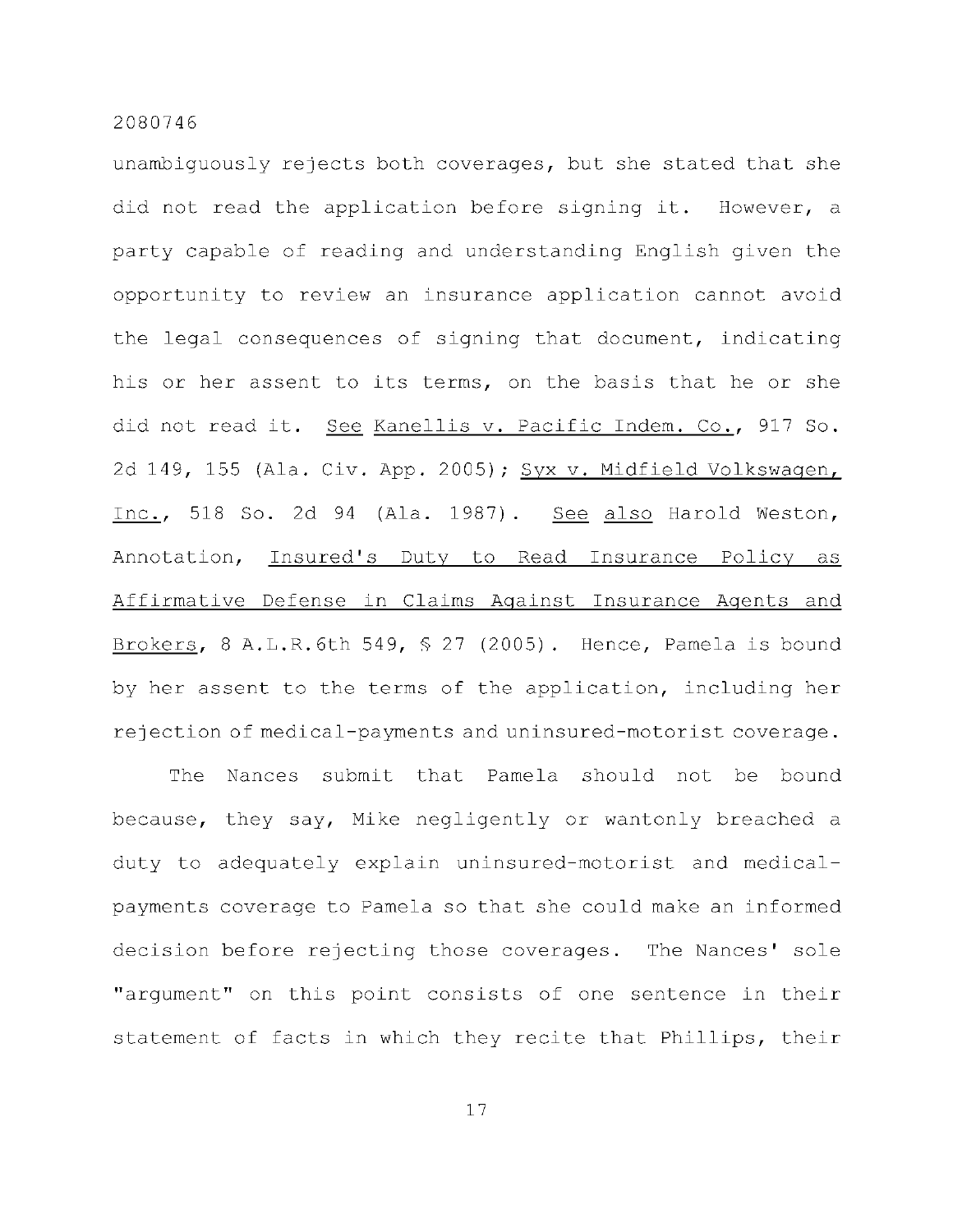expert witness, opined that Mike "should have explained to the Nances what uninsured/underinsured motorist coverage was at the time they were purchasing their insurance" and two clauses in the argument portion of their brief stating, respectively, that Mike negligently and recklessly failed to explain the different coverages to the Nances. The Nances do not cite a single Alabama case or statute recognizing the duty of an insurance agent to advise an applicant of the scope of rejected coverage or any case that would indicate that such a duty exists under circumstances similar to those existing in this case.

The question whether Mike owed a duty to inform the Nances of the various coverages Pamela rejected primarily would be one of law.<sup>6</sup> See, e.g., Meyer v. Norgaard, 160 Wis.

 $60$ ther jurisdictions are split on this issue based primarily on whether the duties of an insurance agent to advise an applicant regarding coverages arise under common law or statutory provisions. See, William H. Danne, Jr., Annotation, Construction of Statutory Provision Governing Rejection or Waiver of Uninsured Motorist Coverage, 55 A.L.R.3d 216,  $\frac{1}{2}$  4 (1974) ("Where the statute permitting an insured to 'reject' otherwise mandatory uninsured motorist coverage is silent upon the matter, different opinions have been expressed as to whether a particular insured's refusal of such coverage, if otherwise sufficient as a statutory rejection, is rendered ineffective by the insurer's failure to have explained the nature of uninsured motorist protection to him.") .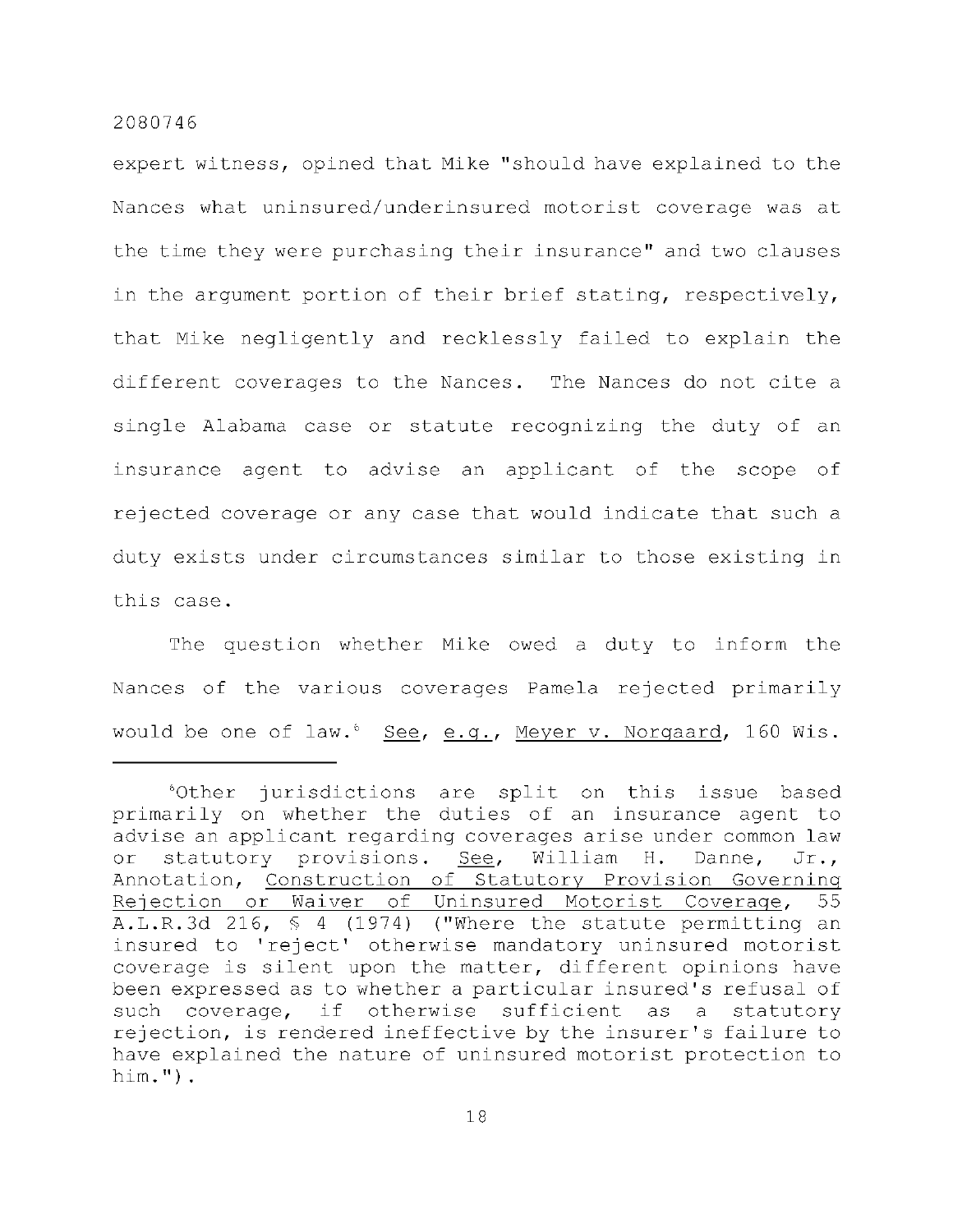2d 794, 467 N.W.2d 141 (Wis. Ct. App. 1991). Under Rule 28, Ala. R. App. P., a party has a duty to cite appropriate legal authority to demonstrate that the trial court erred. "'" $[I]$ t is not the function of [an appellate court] to do a party's legal research or to make and address legal arguments for a party based on undelineated general propositions not supported by sufficient authority or argument."'" Ex parte Borden, [Ms. 1050042, Aug, 17, 2007] So. 3d , (Ala. 2007) (quoting Butler v. Town of Argo, 871 So. 2d 1, 20 (Ala. 2003), quoting in turn Dykes v. Lane Trucking, Inc., 652 So. 2d 248, 251 (Ala. 1994)). When the appellant fails to cite any legal authority in support of an argument, this court will consider that argument waived as if it had not been made at all. See Ex parte Borden, supra. Hence, we do not address the issue whether Pamela's rejection of medical-payments and uninsuredmotorist coverage should be considered invalid due to Mike and Southerland's alleged failure to fully advise her of the scope of those coverages.

The Nances secondly argue that Pamela's rejection of uninsured-motorist coverage should not apply to Kenneth because, they say, he would have been a named insured on the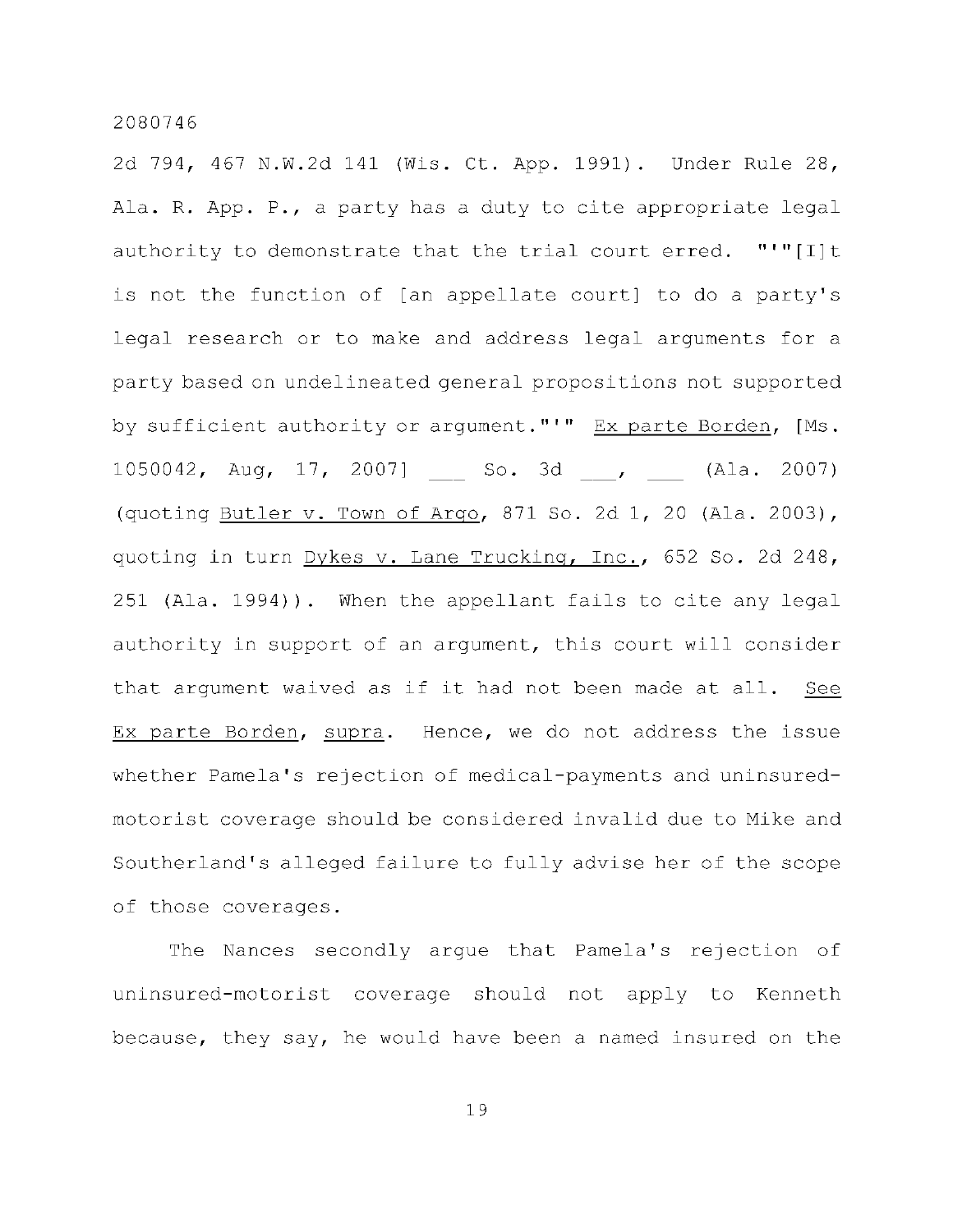policy but for Mike's negligent, wanton, and fraudulent conduct. Under Ala. Code 1975,  $$ 32-7-23(a)$ , only a "named insured shall have the right to reject [uninsured-motorist] coverage." When only one spouse is the named insured, his or her valid rejection of uninsured-motorist coverage binds the other insured spouse. See Progressive Specialty Ins. Co. v. Naramore, 950 So. 2d 1138, 1142 (Ala. 2006); Progressive Specialty Ins. Co. v. Green, 934 So. 2d 364, 366 (Ala. 2006). On the other hand, when both spouses are named insureds, the rejection of uninsured-motorist coverage by one spouse does not affect the rights of the other spouse to those benefits. See State Farm Mut. Auto. Ins. Co. v. Martin, 292 Ala. 103, 289 So. 2d 606 (1974); Nationwide Ins. Co. v. Nicholas, 868 So. 2d 457 (Ala. Civ. App. 2003). Alabama law has never considered the issue whether a spouse merely intended to be a named insured must sign the uninsured-motorist waiver, but  $\frac{1}{2}$  $32-7-23$  (a) unambiguously applies only to actual "named insureds," so Pamela's rejection does bind Kenneth.

In the application, Mike designated Pamela as the lone applicant and the lone signatory in regard to the rejection of uninsured-motorist coverage. The Nances do not dispute that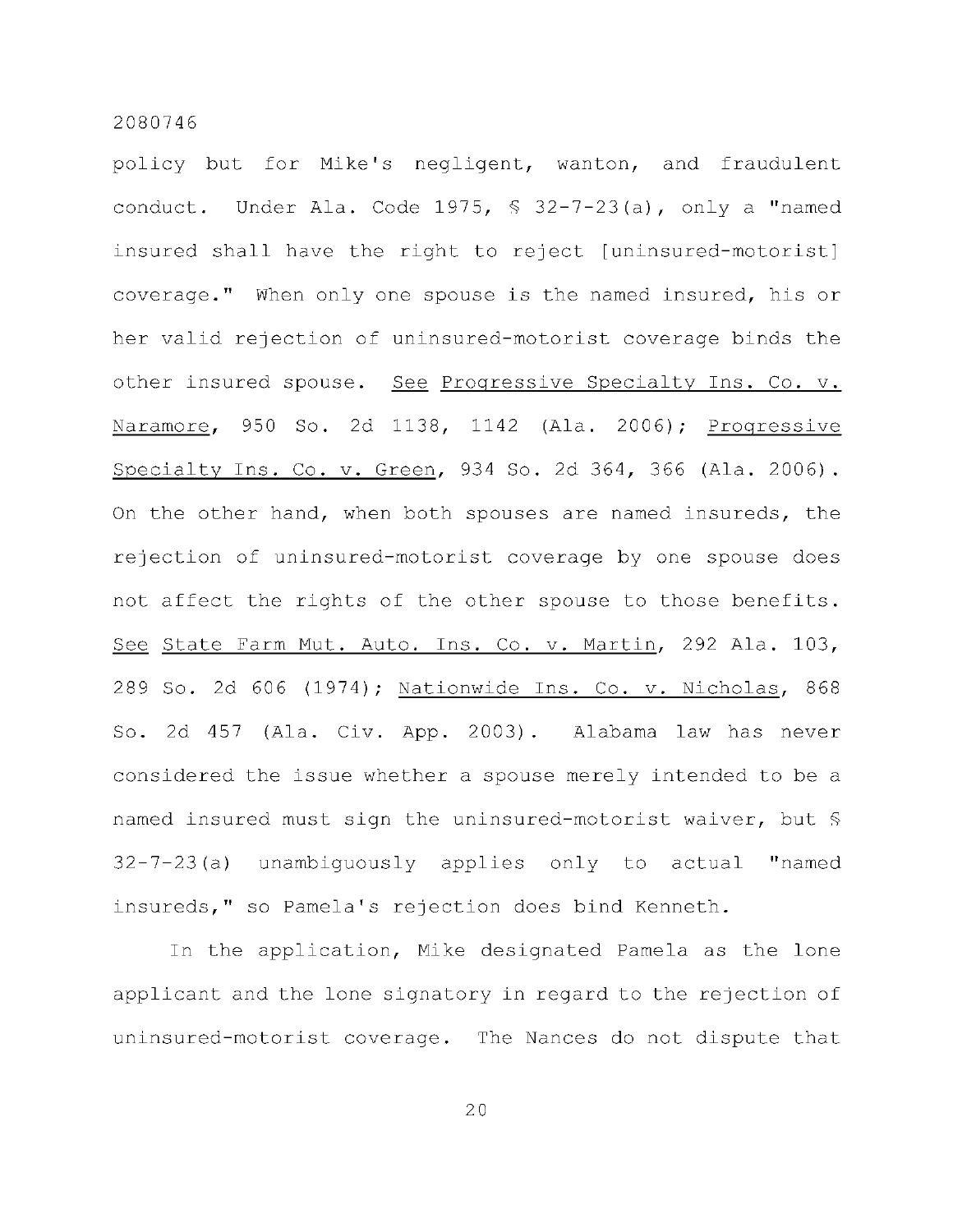Pamela signed the application disclosing that she would be the lone "named insured." In Progressive Specialty Insurance Co.  $v.$  Gore, 1 So. 3d 996 (Ala. 2008), the supreme court held that a wife could not sign a rejection of uninsured-motorist coverage on behalf of her husband when the application disclosed that only the husband would be a named insured. In this case, the undisputed facts present the exact opposite situation, and yield the exact opposite result -- Pamela's decision to be labeled the lone "named insured" authorized her to reject uninsured-motorist coverage on behalf of Kenneth. In light of Pamela's signing the application unambiguously indicating that she would be the only "named insured," neither Mike and Southerland nor Windsor and Infinity can be liable for failing to designate Kenneth as a "named insured" under the legal theories advanced by the Nances. See Kanellis, 917 So. 2d at 154 (holding that insureds' failure to read policy disclosing that agent had not procured depreciation coverage they had requested precluded agent's liability under negligence theory);  $Syx$ , supra (holding that insured who failed to read insurance application, which clearly disclosed that insurance would not provide "full coverage," could not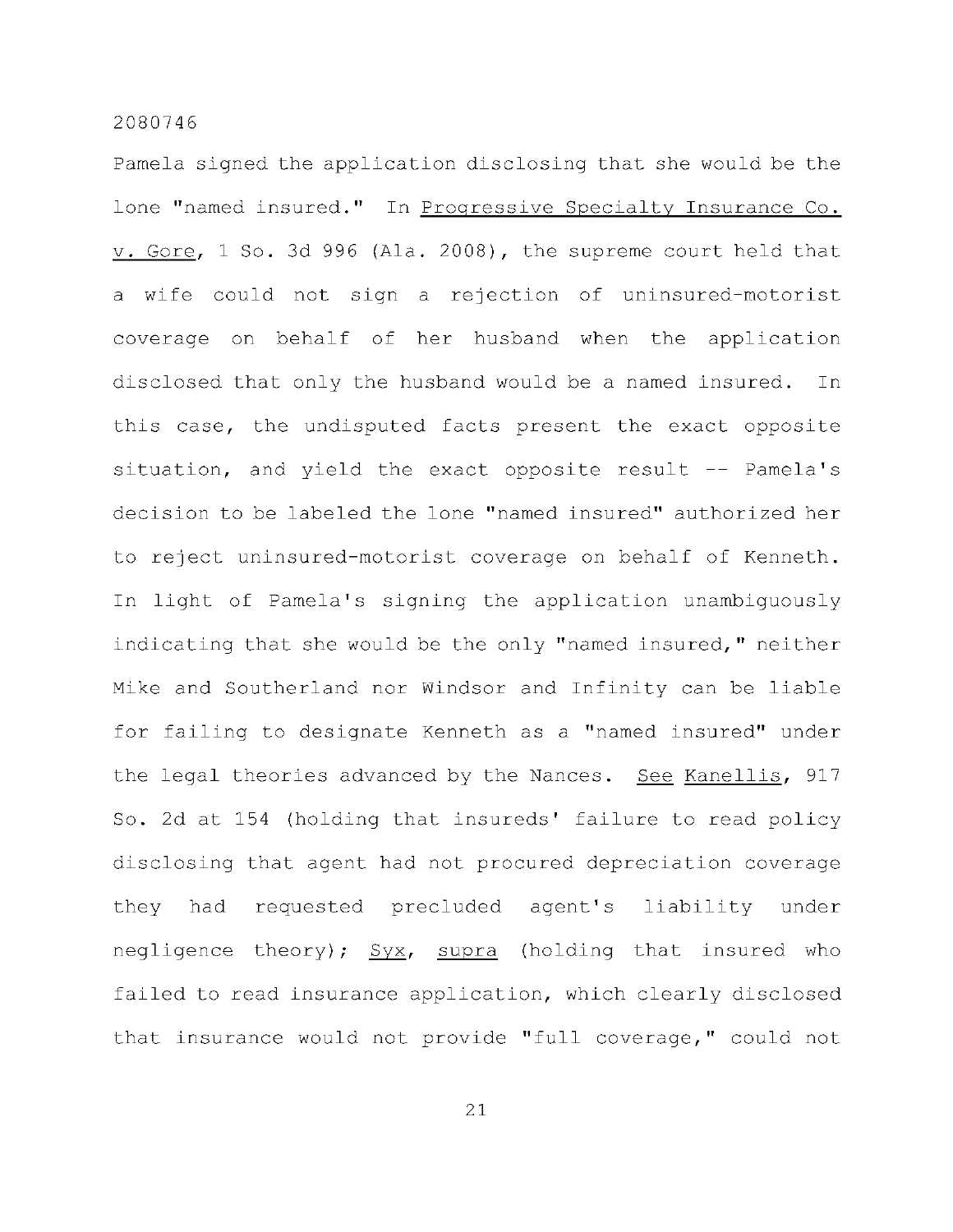maintain fraud action because insured could not have reasonably relied on oral statement that policy would provide "full coverage" made by automobile seller's representative).

The Nances maintain that they contracted with, and otherwise expected, Mike and Southerland to procure for them medical-payments and uninsured-motorist coverage. See Montz v. Mead & Charles, Inc., 557 So. 2d 1, 4 (Ala. 1987) (describing duty of insurance agent to use reasonable skill and care in procuring insurance requested by insurance applicant). However, the application unambiguously discloses that Mike and Southerland did not request such coverage from Windsor. See Syx, supra. Any expectations the Nances might have had regarding the coverages Mike would obtain would be unreasonable as a matter of law under those circumstances. See Banks v. SCI Alabama Funeral Servs., Inc., 801 So. 2d 20 (Ala. Civ. App. 2001); Mitchell Nissan, Inc. v. Foster, 775 So. 2d 138, 140 (Ala. 2000). Under the factual circumstances presented in this case, the Nances' expectations do not create any genuine issue of material fact regarding the validity of Pamela's rejection of uninsured-motorist coverage.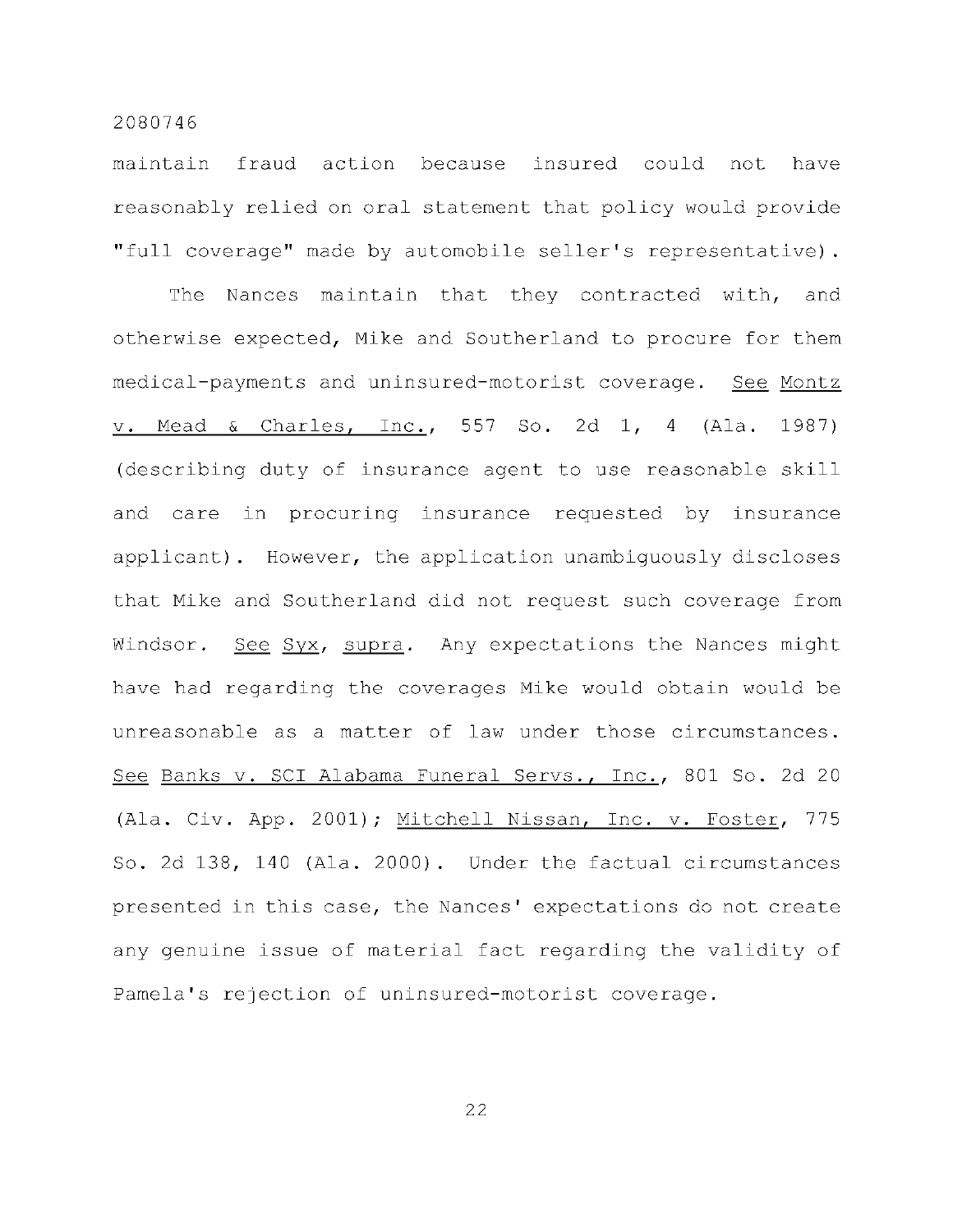Based on the duty-to-read defense, Mike and Southerland cannot be liable for negligently, wantonly, or fraudulently failing to designate Kenneth as a named insured or for negligently, wantonly, or fraudulently failing to procure medical-payments and uninsured-motorist coverage for the Nances. Because the Nances validly rejected coverage, Windsor and Infinity cannot be liable for breach of contract or for failing to pay the Nances uninsured-motorist benefits.

#### The Failure-to-Notify Issue

The Nances next maintain that, although Pamela rejected medical-payments and uninsured-motorist coverage, the defendants negligently, wantonly, and fraudulently deprived them of the right to acquire that coverage later. The Nances first maintain that Windsor had a duty to send them the policy, including the declarations page, which would have revealed to them that Kenneth had not been designated as a named insured and that they had not obtained medical-payments and uninsured-motorist coverage. In their motion for a summary judgment, Windsor and Infinity argued that Windsor owed no duty to the Nances other than those duties arising out of their contractual relationship, which only existed for a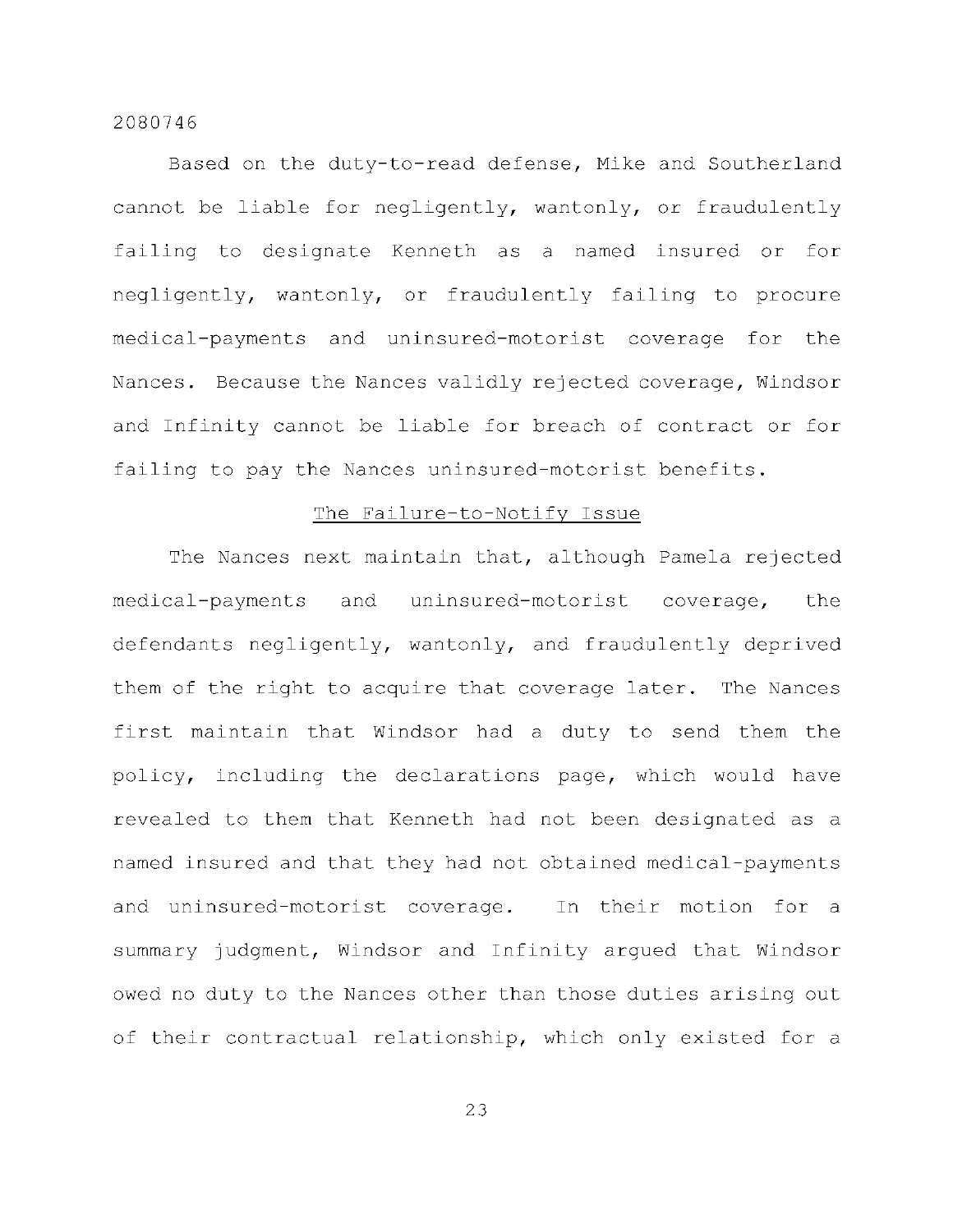brief period. However, during that time, according to Bray, one of the duties Windsor voluntarily undertook was the duty to deliver a copy of the policy, with the declarations page, to the Nances, which Windsor failed to do according to the undisputed evidence in the record.  $"$  "[A] party 'who volunteers to act, though under no duty to do so, is  $\ldots$ charged with the duty of acting with due care.'" Berkel  $\&$  Co. Contractors, Inc. v. Providence Hosp., 454 So. 2d 496, 503 (Ala. 1984) (quoting Dailey v. City of Birmingham, 378 So. 2d 728, 729 (Ala. 1979)).

At the trial-court level, Windsor and Infinity did not specifically argue that they were entitled to a judgment as a matter of law on the claim that Windsor had negligently failed to send the Nances a copy of the policy. Nevertheless,

 $7$ In their reply brief, the Nances argue, for the first time, that Windsor had a duty under Ala. Code 1975,  $\S$  27-14- $19(a)$ , to deliver the policy and that Windsor's failure to do so estopped Windsor from denying medical-payments or uninsured-motorist coverage, citing Brown Machine Works & Supply Co. v. Insurance Co. of North America, 659 So. 2d 51, 61 (Ala. 1995). We hereby grant Windsor and Infinity's motion to strike that argument, which raises an issue not raised in the trial court and which cannot be raised for the first time in a reply brief. See McGough  $v. G & A$ , Inc., 999 So. 2d 898, 905 n.3 (Ala. Civ. App. 2007) ("Ordinarily, we do not consider issues raised for the first time in a reply brief.").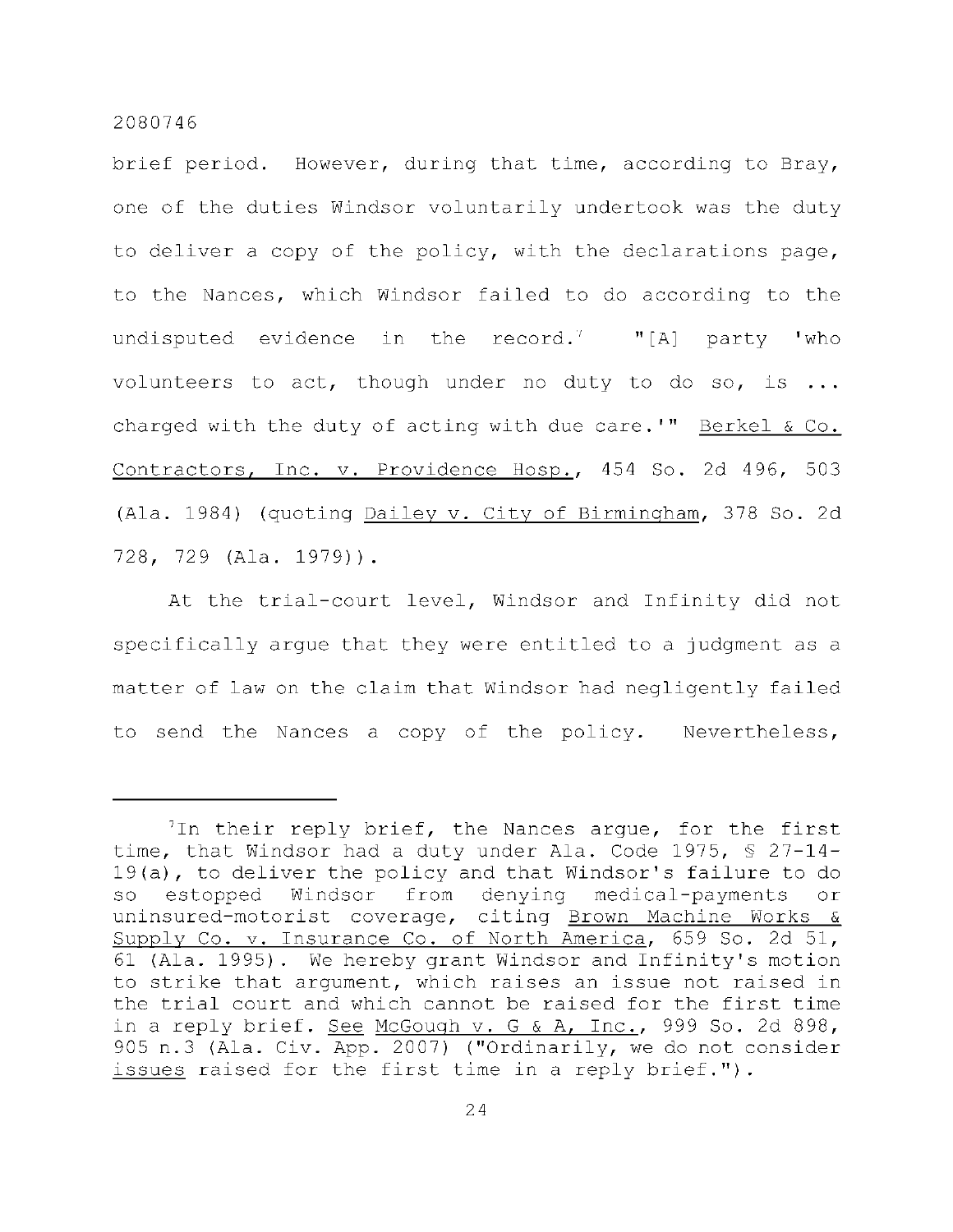Windsor and Infinity arqued in the trial court generally that all the claims asserted by the Nances failed as a matter of law because the claims are "patently inconsistent with the written terms of the application." As applied to the Nances' claim that Windsor failed to deliver the policy, we agree with that argument. The failure to deliver a policy of insurance is actionable only when the insured is prejudiced thereby. See Akpan v. Farmers Ins. Exch., Inc., 961 So. 2d 865, 871 (Ala. Civ. App. 2007). Prejudice obviously may occur when an insured has no actual or constructive knowledge of a limitation on, or exclusion from, coverage until delivery of the policy, see Ex parte Clarke, 728 So. 2d 135 (Ala. 1998); however, when the policy merely conforms to the limitations set out in the insurance application, of which the insured is charged with knowledge, the insured cannot claim any prejudice from a failure of the insurer to deliver the policy. See generally Danforth v. Government Employees Ins. Co., 282 Ga. App. 421, 426, 638 S.E.2d 852, 858 (2006) ("'When an insurance company fails to mail or deliver the insurance policy to the insured within a reasonable amount of time after its issuance, the insurance company may still rely on exclusions contained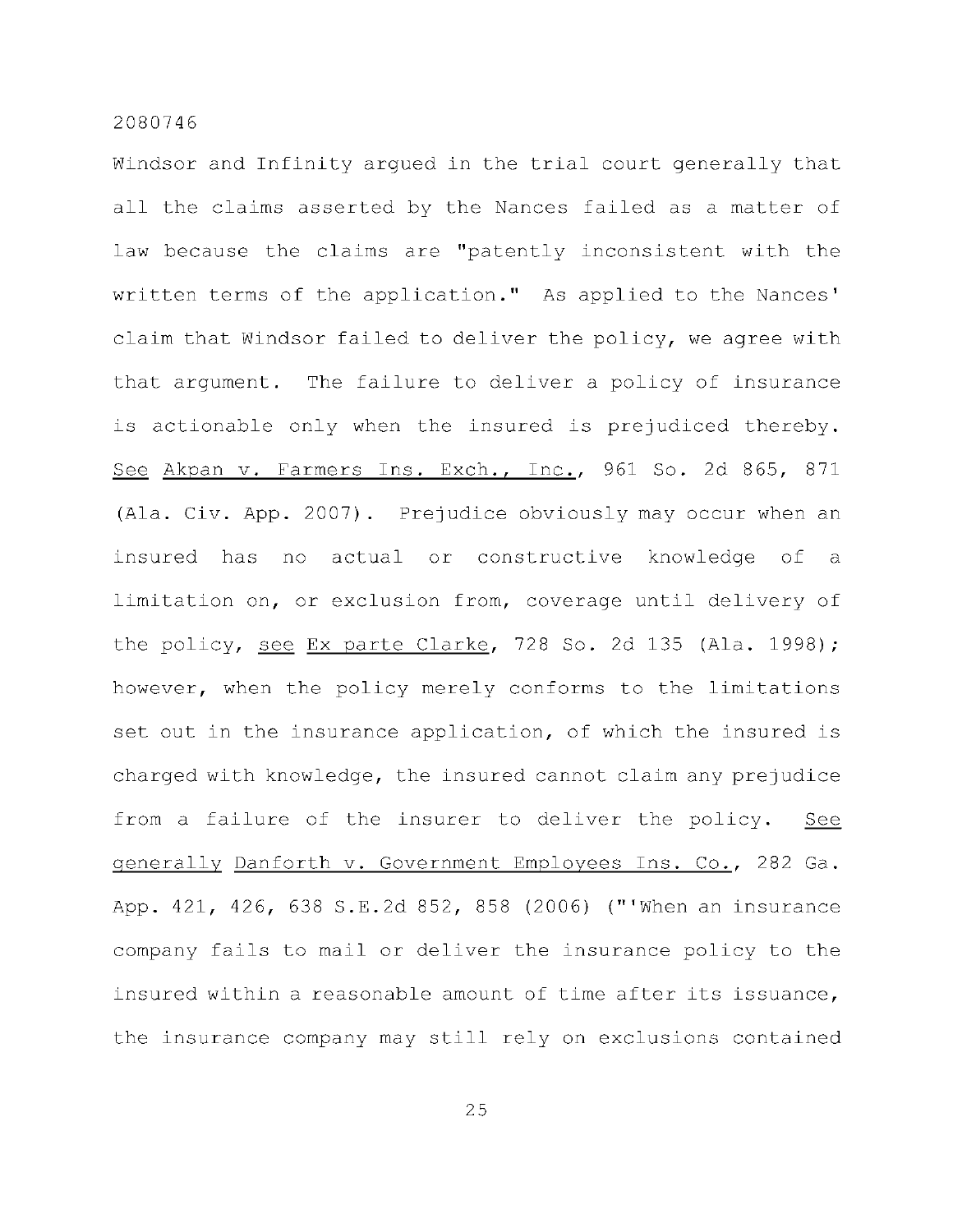in the policy of which the insured otherwise had notice.'" (quoting, with modifications, Williams v. Fallaize Ins. Agency, 220 Ga. App. 411, 414, 469 S.E.2d 752, 756 (1996)) ; Kozlik v. Gulf Ins. Co., 268 Wis. 2d 491, 503, 673 N.W.2d 343, 349 (Wis. Ct. App. 2003) ("We therefore hold that an insurer may not deny coverage based on limitations or exclusions in a policy, even if clearly stated, where the insured was not otherwise informed of such provisions." (emphasis added)).

The Nances maintain that, had they received the policy, they would have realized only then that they had not obtained medical-payments and uninsured-motorist coverage and that they would have taken steps to cure those omissions. However, as a matter of law, the Nances already were aware from the contents of the application that they had not requested those coverages. See Locklear Dodge City, Inc. v. Kimbrell, 703 So. 2d 303, 306 (Ala. 1997) ("[T]his Court has held that a person who signs a contract is on notice of the terms therein and is bound thereby even if he or she fails to read the document." (citing Power Equip. Co. v. First Alabama Bank, 585 So. 2d 1291 (Ala. 1991))). They cannot claim in retrospect, after they have sustained a loss presumably within the scope of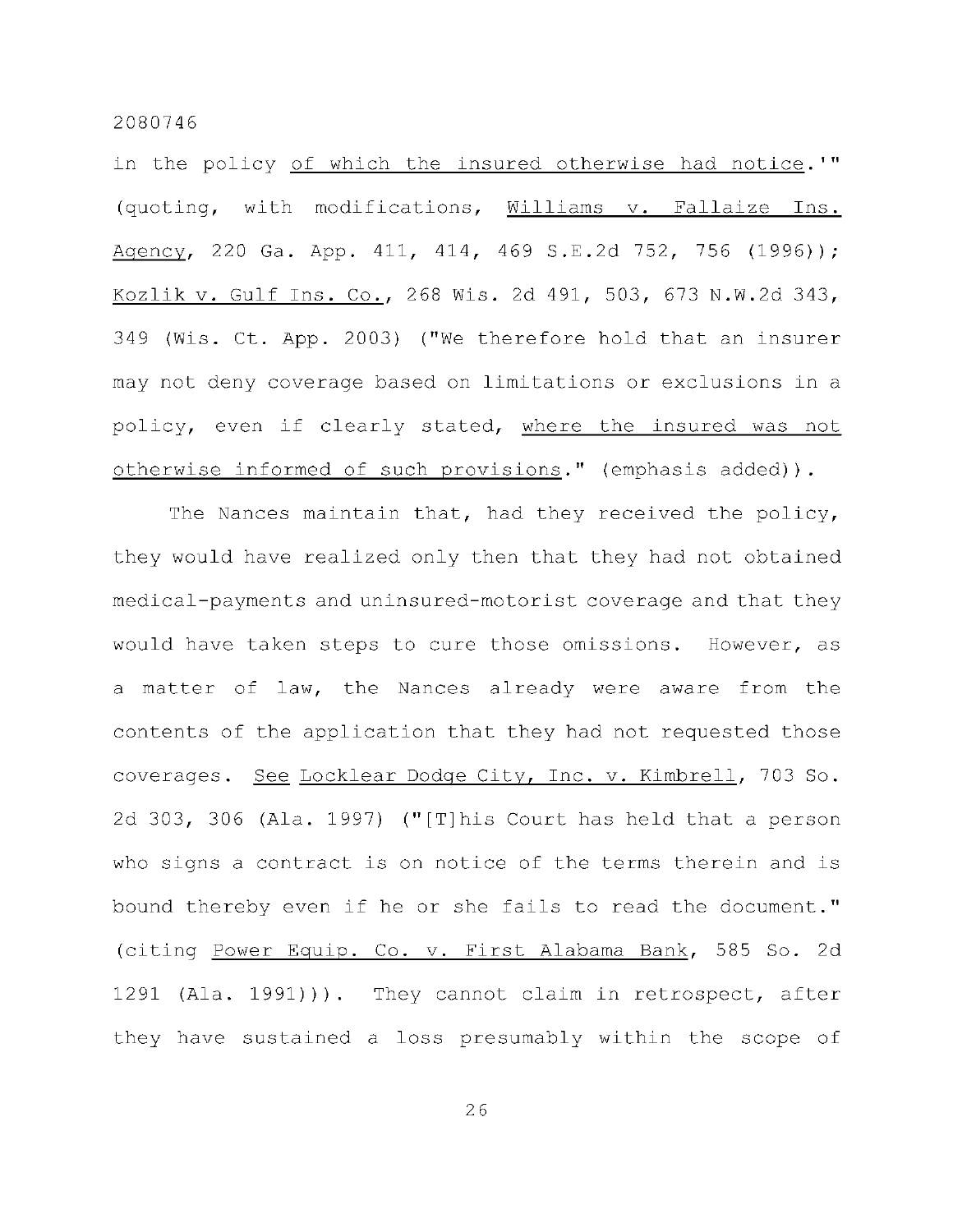medical-payments and uninsured-motorist coverage, that they would have taken some action to secure that coverage based on the information in the declarations page when they had not taken that action already based on their knowledge of the information contained in the application. See W.G. Yates  $\&$ Sons Constr. Co. v. Zurich American Ins. Co., (Civil Action No. 06-0803-WS-B, Jan. 8, 2008) (S.D. Ala. 2008) (not reported in F. Supp. 2d) (finding insured's argument that it would have obtained replacement insurance had it received policy to be unavailing when insured was already generally aware of type of policy exclusion at issue).

The Nances next arque that the defendants did not notify them of the premium deficiency and of the impending cancellation of the policy for nonpayment of premium. At her deposition, Bray produced the "Important Notice to the Insured" and a "Special Notice" describing the increase in the premium and the information upon which that increase had been based. Bray testified that those notices should have been sent to Pamela as part of the policy. However, Windsor and Infinity presented no evidence indicating that Windsor had, in fact, mailed those notices. Mike testified that he received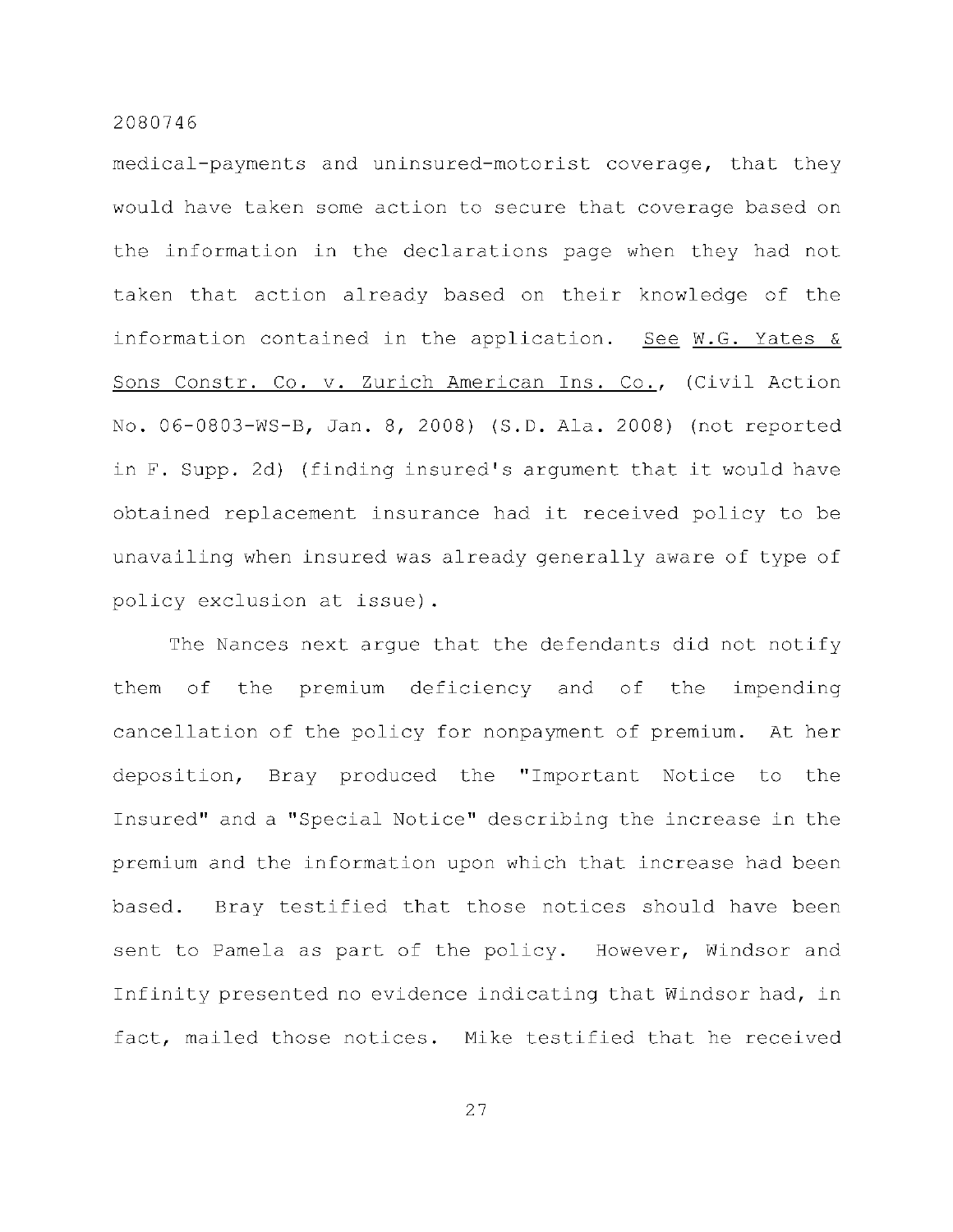a premium-deficiency notice, presumably one or both of those documents, but that he did not contact the Nances to ensure they knew they owed an additional premium. The Nances denied that they received any documents from Windsor, including the premium-deficiency notices. The evidence appears undisputed that the Nances did not receive the notices of the premium deficiency .

Whether the evidence sufficiently demonstrates that the Nances received the notice of cancellation depends on application of a particular statute, Ala. Code 1975,  $\S$  27-23-25, which provides:

"Proof of mailing of notice of cancellation or of reasons for cancellation to the named insured at the address shown in the policy shall be sufficient proof of notice."

Pursuant to that statute, if the insurer provides clear and convincing evidence of a definite and specific character that it mailed a notice of cancellation of a policy of automobileliability insurance, then that evidence sufficiently proves the insured received notice of the cancellation. See Ex parte Alfa Mut. Gen. Ins. Co., 742 So. 2d 182, 185 (Ala. 1999). The parties dispute whether the defendants presented admissible and clear and convincing evidence indicating that Windsor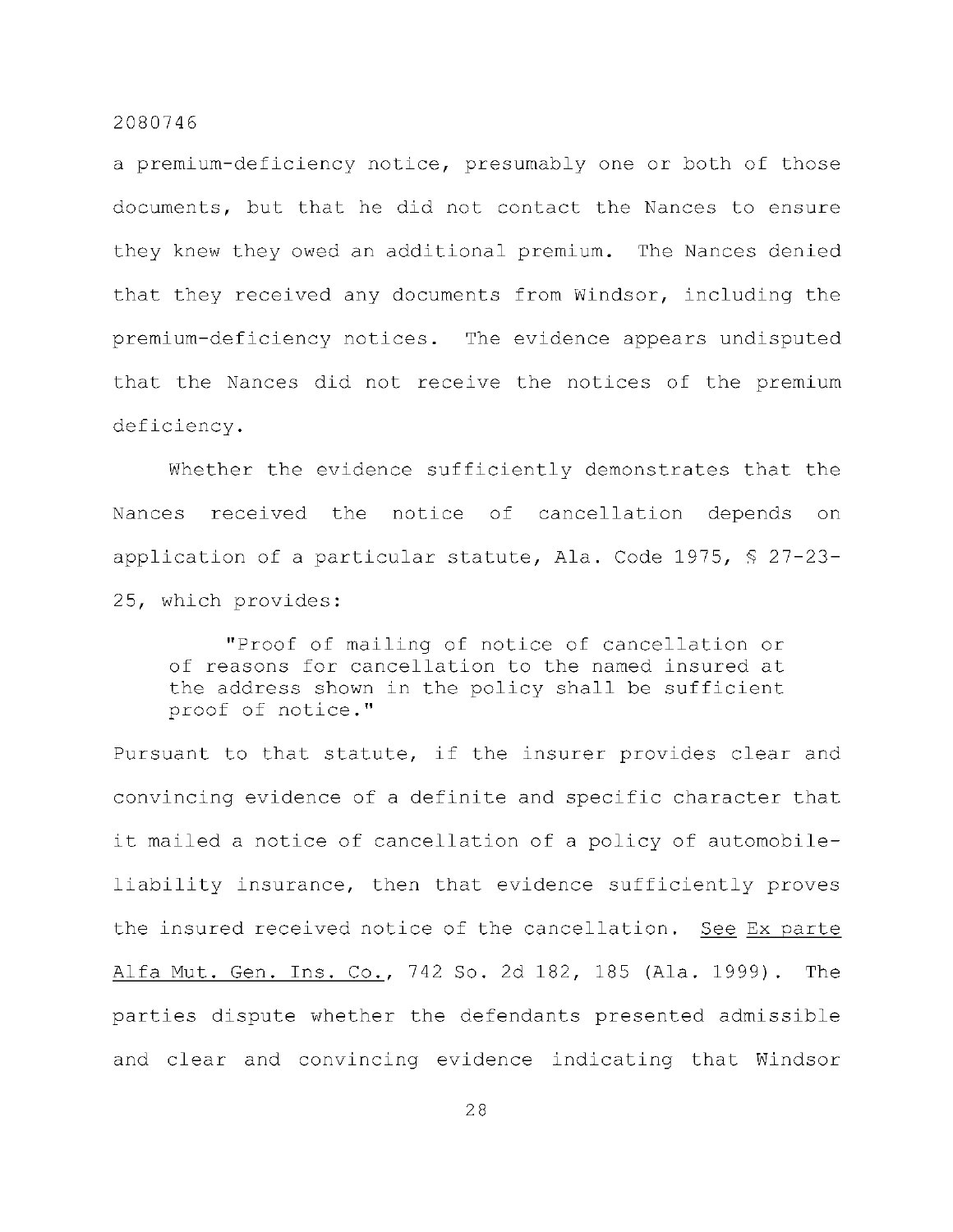mailed the notice of cancellation in compliance with  $$27-23-$ 25; solely for the purposes of this opinion, we will assume that the defendants did not. Hence, it is not necessary to rule on the Nances' motions to strike, both of which are directed toward evidence regarding the mailing of the notice of cancellation and its effectiveness to notify the Nances of the cancellation of the policy.

The Nances contend that Windsor owed them a duty to properly notify them of the premium deficiency and impending cancellation of their policy and that, under the specific circumstances of the case, Mike owed them a duty once he received the notice of deficiency to advise them of that notice and its effect on the status of their policy.<sup>8</sup> Assuming, without deciding, the truth of those assertions, we conclude, as matter of law, that any breach of those duties did not proximately cause the damage of which the Nances complain .

 ${}^{8}$ Again, the Nances have not cited any legal authority for the proposition that their insurance agent owed them a duty to notify them of a premium deficiency or of an impending cancellation of their policy. See Rule 28, Ala. R. App. P. We do not decide that question because we affirm the summary judgment in favor of Mike and Southerland on different grounds .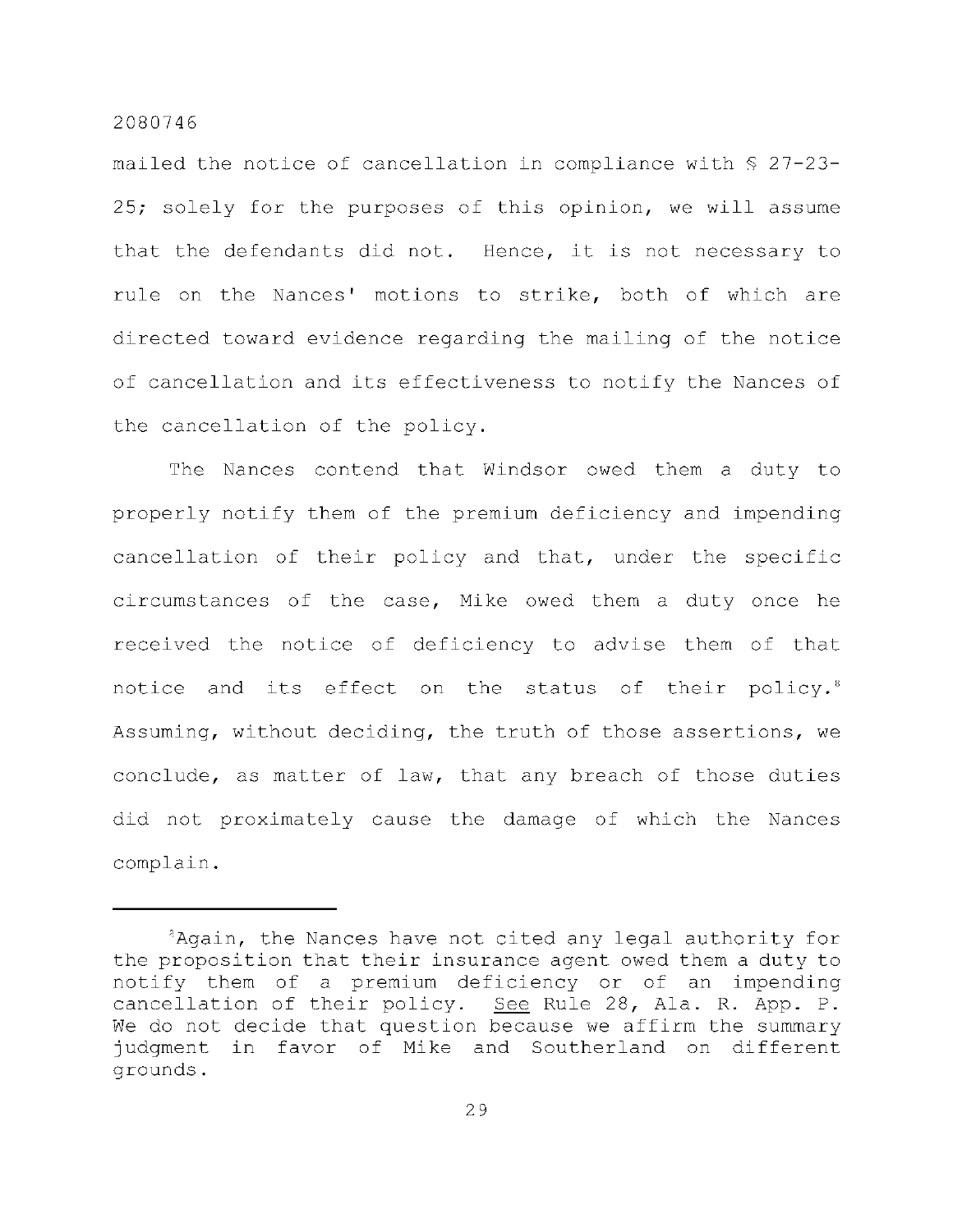The proximate cause of an injury is "'the direct and immediate, efficient cause of the injury.'" Mobile City Lines, Inc. v. Proctor, 272 Ala. 217, 224, 130 So. 2d 388, 394 (1961) (quoting Western Railway of Alabama v. Mutch, 97 Ala. 194, 196, 11 So. 894, 895 (1892)). Proximate cause is defined as "an act or omission that in a natural and continuous sequence, unbroken by any new and independent causes, produces the injury and without which the injury would not have occurred." Byrd v. Commercial Credit Corp., 675 So. 2d 392, 393 (Ala. 1996).

"[G]enerally proximate cause is a question to be determined by the trier of the fact. Even so, the question of proximate cause may be decided by a summary judgment if '"there is a total lack of evidence from which the fact-finder may reasonably infer a direct causal relation between the culpable conduct and the resulting injury."' Green v. Alabama Power Co., 597 So. 2d 1325, 1328 (Ala. 1992) (quoting Davison v. Mobile Infirmary, 456 So. 2d 14, 24 (Ala. 1984)); see also Cooley v. Gulf Bank, Inc., 773 So. 2d 1039, 1044 (Ala. Civ. App. 1999) (Crawley, J., concurring in part and dissenting in part)."

Gooden v. City of Talladega, 966 So. 2d 232, 239-40 (Ala. Gooden v. Cit y o f Talladega , 966 So. 2d 230-40 So. 2d 232, 239-40 (Ala . 2d 232, 239-40 (Ala . 2d 239-40 (A<br>Ala . 2d 239-40 (Ala . 2d 239-40 (Ala . 2d 239-40 (Ala . 2d 239-40 (Ala . 2d 239-40 (Ala . 2d 239-40 (Ala . 2d 2007). In this case, the Nances testified that, had they been notified of the premium deficiency and of the impending notifie d o f the premium deficiency and o f the premium deficiency and o f the imperium deficiency of the impe cancellation of their automobile-insurance policy, they would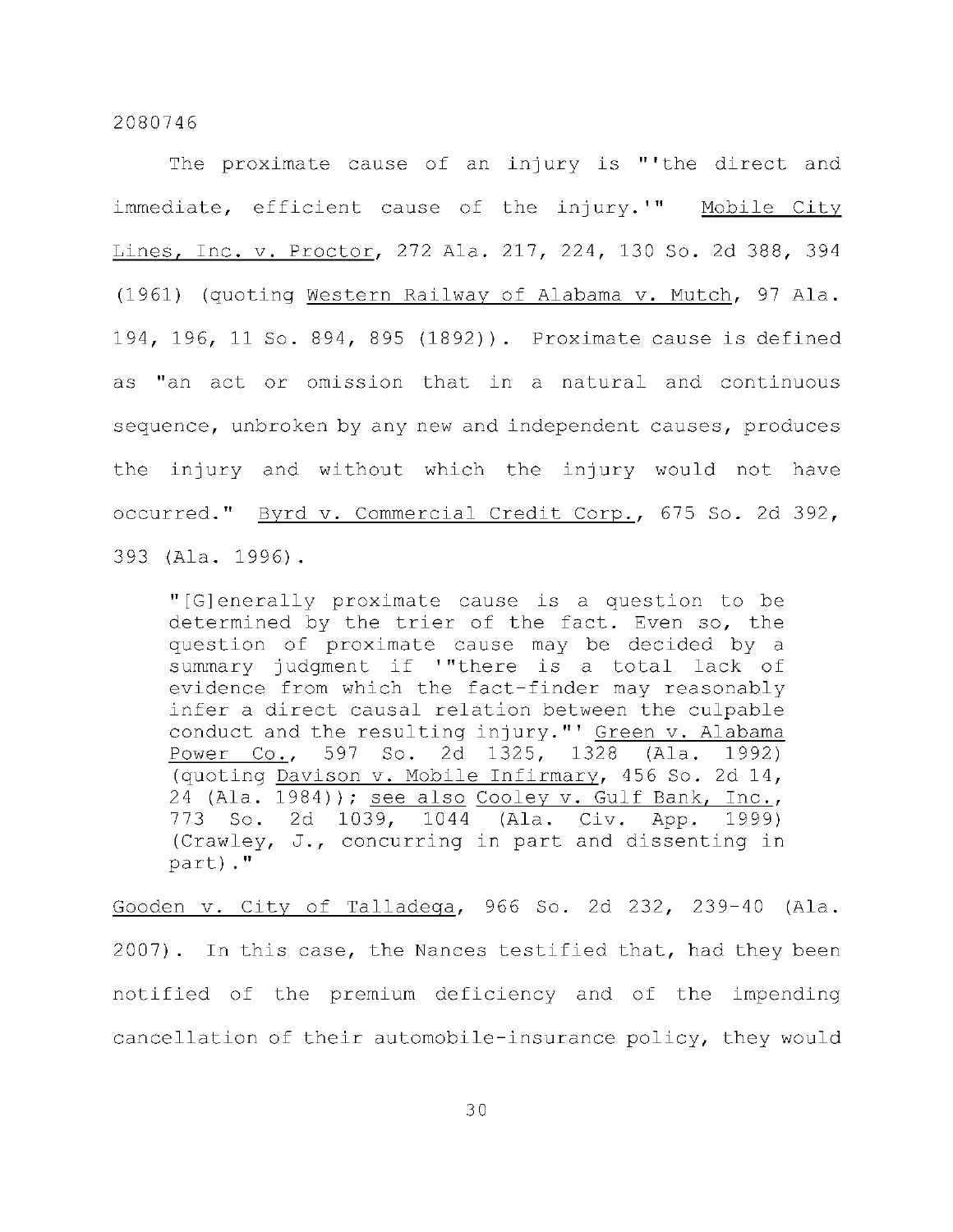have paid the premium in order to keep the policy in force. However, that payment would not have increased the coverage to include medical-payments and uninsured-motorist coverage for which the Nances did not contract. Hence, the omission of which the Nances complain  $-$  the failure to notify them of the premium deficiency and impending cancellation of the policy for that reason  $-$ - did not produce the injury at issue  $-$ - lack of medical-payments and uninsured-motorist coverage.

Thus, we hold that the trial court properly entered summary judgments on the various claims arising out of the failure of the defendants to provide to the Nances the policy, the premium-deficiency notices, and the notice of cancellation .

## Conclusion

We conclude that the trial court did not err in entering the summary judgments for the defendants. The evidence shows without dispute that Pamela signed an application for automobile insurance rejecting medical-payments and uninsuredmotorist coverage. As a result, the Nances obtained a policy of automobile insurance that did not contain those coverages. Any alleged subsequent omission by the defendants did not